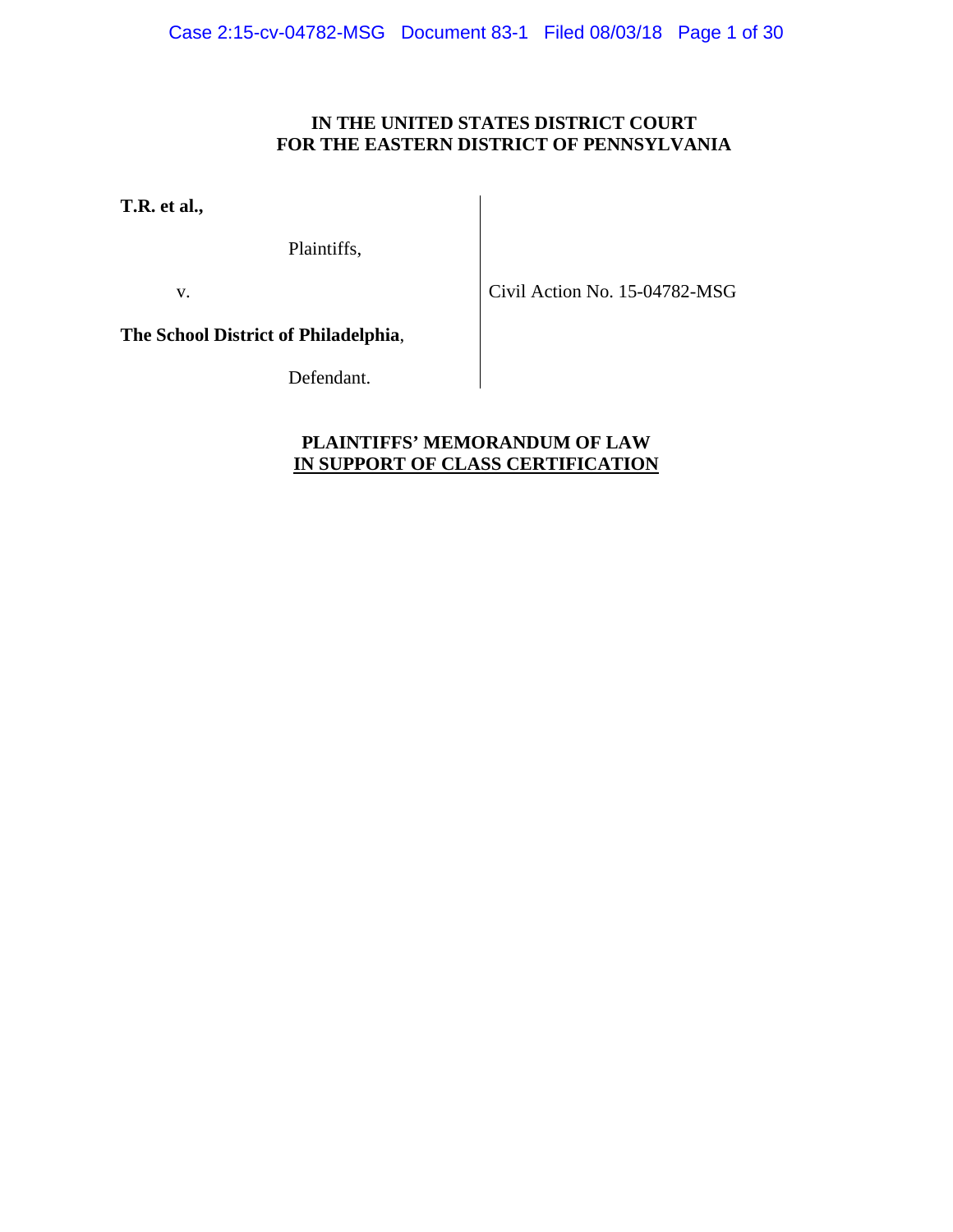# **TABLE OF CONTENTS**

| Ι.  |  |  |  |
|-----|--|--|--|
| II. |  |  |  |
| Ш.  |  |  |  |
|     |  |  |  |
|     |  |  |  |
|     |  |  |  |
|     |  |  |  |
|     |  |  |  |
| IV. |  |  |  |
|     |  |  |  |
|     |  |  |  |
|     |  |  |  |
|     |  |  |  |
|     |  |  |  |
|     |  |  |  |
|     |  |  |  |
| V.  |  |  |  |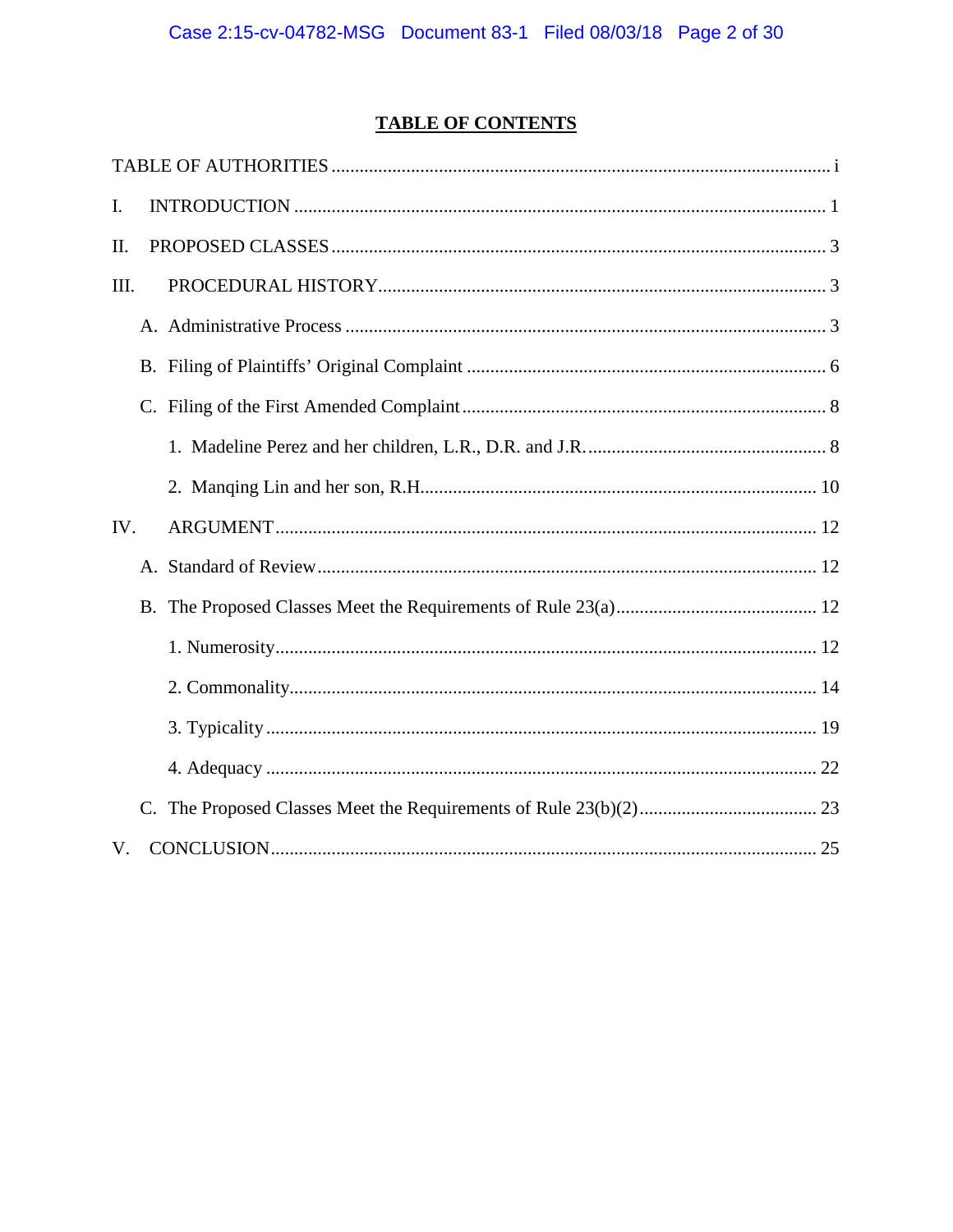# **TABLE OF AUTHORITIES**

# **Page(s)**

# **CASES**

| Amchem Prods., Inc. v. Windsor,                                  |  |
|------------------------------------------------------------------|--|
| Anderson v. Pennsylvania Dep't of Pub. Welfare,                  |  |
| Baby Neal ex rel. Kanter v. Casey,                               |  |
| Blandina v. Midland Funding, LLC,                                |  |
| C.G. v. Pennsylvania Dep't of Educ.,                             |  |
| Chester Upland Sch. Dist. v. Pennsylvania,                       |  |
| In re Cmty. Bank of N. Virginia Mortg. Lending Practices Litig., |  |
| Gaskin v. Pennsylvania,                                          |  |
| Hassine v. Jeffes,                                               |  |
| Jarzyna v. Home Props., L.P.,                                    |  |
| Kerrigan v. Phila. Bd. of Election,                              |  |
| M.A. ex rel. E.S. v. Newark Pub. Sch.,                           |  |
| Mielo v. Steak 'N Shake Operations, Inc.,                        |  |
| In re: Modafinil AntiTrust Litig.,                               |  |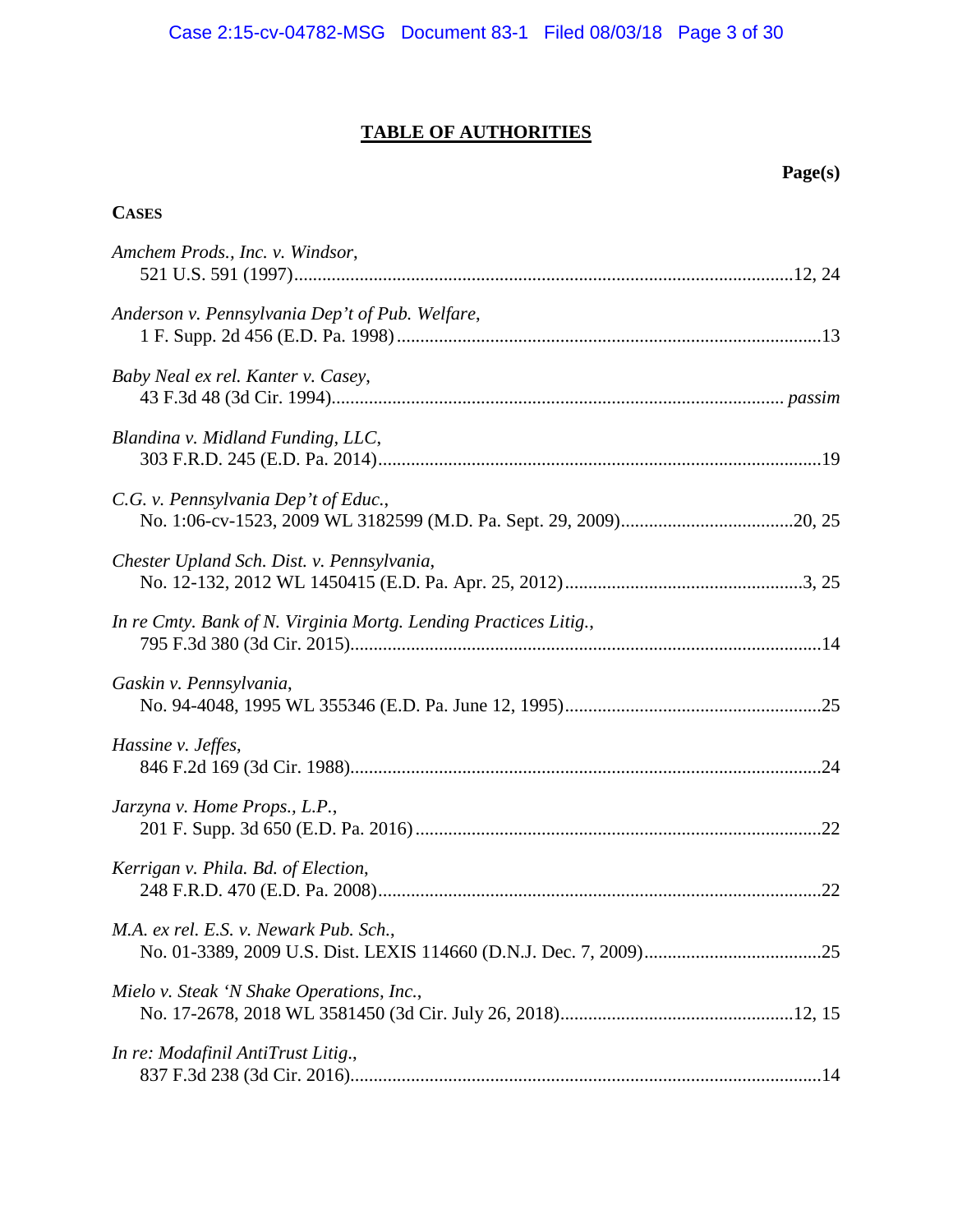# Case 2:15-cv-04782-MSG Document 83-1 Filed 08/03/18 Page 4 of 30

| Montgomery County, Pa. ex rel. Becker v. MERSCORP, Inc.,                                         |
|--------------------------------------------------------------------------------------------------|
| In re Nat'l Football League Players Concussion Injury Litig.,                                    |
| P.V. ex rel. Valentin v. Sch. Dist.,                                                             |
| P.V. ex rel. Valentin v. Sch. Dist.,                                                             |
| In re Prudential Ins. Co. Am. Sales Practice Litig. Agent Actions,                               |
| Richardson v. Bledsoe,                                                                           |
| S.R. ex rel. Rosenbauer v. Pennsylvania Dep't of Human Servs.,                                   |
| In re Schering Plough Co. ERISA Litig.,                                                          |
| Stanford v. Foamex L.P.,                                                                         |
| T.B. v. Sch. Dist.,<br>No. 97-5453, 1997 U.S. Dist. LEXIS 19300 (E.D. Pa. Nov. 21, 1997)  12, 13 |
| <b>STATUTES, RULES &amp; REGULATIONS</b>                                                         |
|                                                                                                  |
|                                                                                                  |
|                                                                                                  |
|                                                                                                  |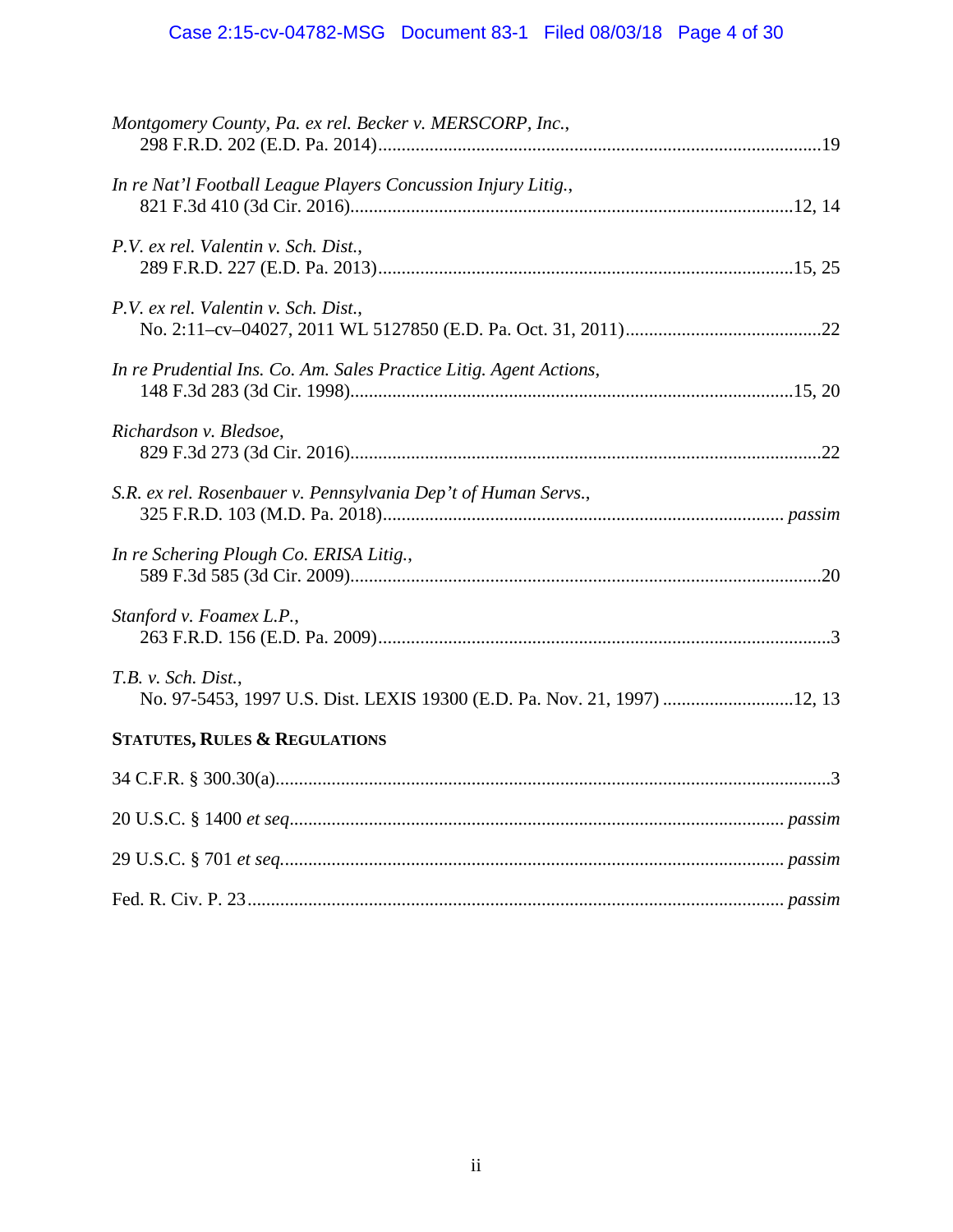#### Case 2:15-cv-04782-MSG Document 83-1 Filed 08/03/18 Page 5 of 30

Plaintiffs L.R., D.R. and J.R. and their mother, Madeline Perez, and R.H. and his mother, Manqing Lin (collectively, "Plaintiffs"), on behalf of themselves and others similarly situated, submit this memorandum of law in support of their motion for class certification, pursuant to Federal Rules of Civil Procedure 23(a) and 23(b)(2).

## <span id="page-4-1"></span>**I. INTRODUCTION**

Plaintiffs are parents with limited English proficiency ("LEP") and their children who are eligible for special education services in the Defendant School District of Philadelphia (the "District"). The original Parent Plaintiffs in this putative class action, Barbara Galarza and Margarita Peralta, filed two administrative proceedings in June 2014 against the District, which included requests for findings that the District has a policy and practice of not providing adequate translation and interpretation services throughout the special education process, including developing and revising Individualized Education Programs ("IEPs") for children with disabilities, in violation of federal law. While finding in both administrative cases that the District did not provide IEP documents in "an accessible form" to Ms. Galarza and Ms. Peralta and that, as a result, each of these guardians was denied her right to meaningfully participate in the IEP process under the Individuals with Disabilities Education Act ("IDEA"), 20 U.S.C. § 1400 *et seq*., the Hearing Officer concluded that he lacked authority to order systemic relief.

<span id="page-4-0"></span>The two other Parent Plaintiffs, Madeline Perez and Manqing Lin, joined this action as part of the First Amended Class Action Complaint in March 2017 and similarly allege that they have been denied their right to participate meaningfully in the IEP process for their children.<sup>[1](#page-4-2)</sup> To remedy the on-going violation of their rights, including under the IDEA, Plaintiffs seek

<span id="page-4-2"></span><sup>&</sup>lt;sup>1</sup> Since the commencement of this action, the claims of A.G. and his guardian, Ms. Peralta, as well as T.R. and her guardian, Ms. Galarza, have become moot. A.G. and Ms. Peralta were dismissed from the action (Dkt. No. 74), and the parties have today submitted a stipulation for the dismissal of T.R. and Ms. Galarza on similar terms.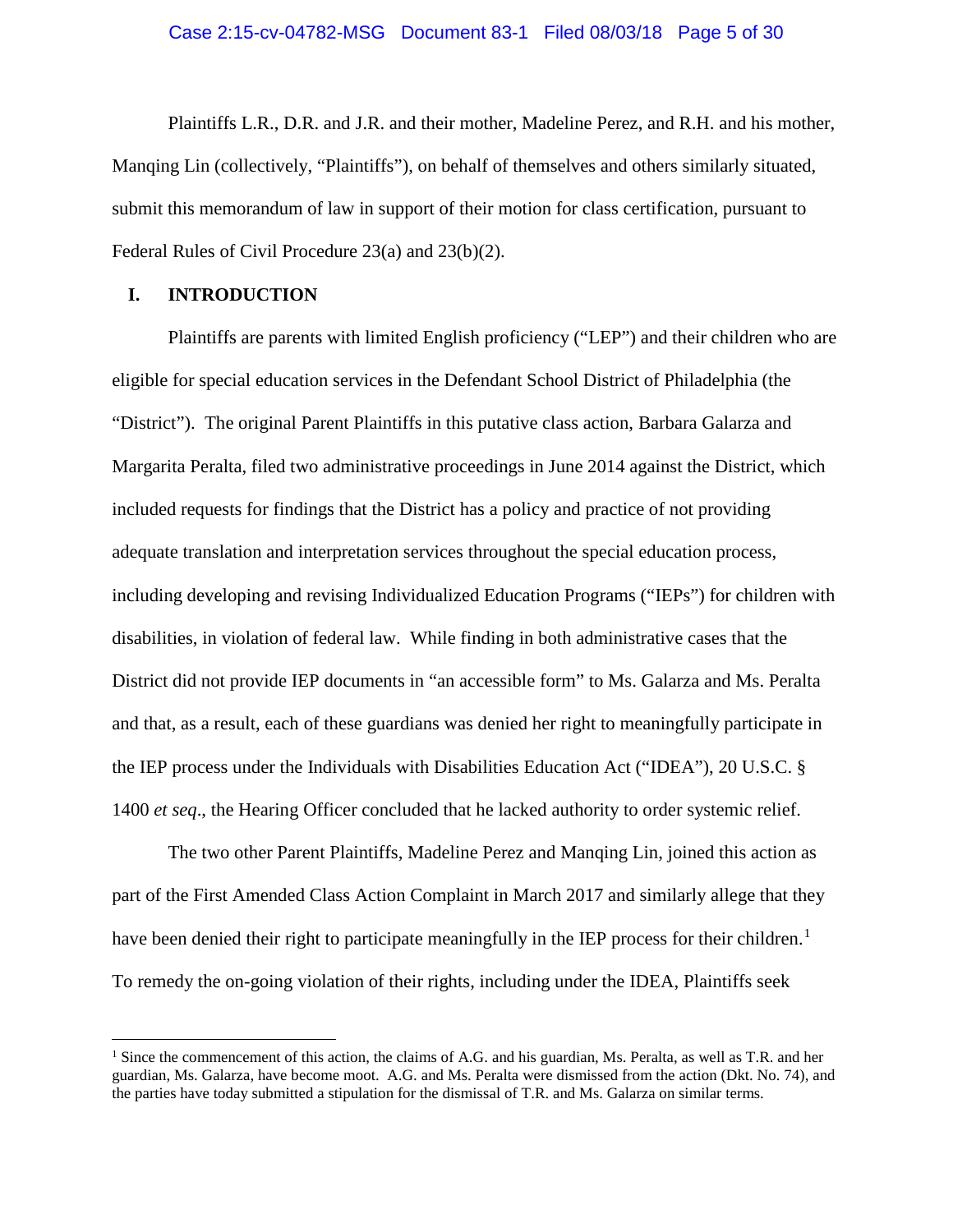#### Case 2:15-cv-04782-MSG Document 83-1 Filed 08/03/18 Page 6 of 30

systemic relief. In particular, on behalf of themselves and a "Parent Class" and a "Student Class" (defined below), Plaintiffs seek an order requiring the District to provide qualified, trained interpreters at all special education meetings, to translate IEPs and evaluations, and to develop and implement new District-wide policies for the provision of interpretation and translation services, among other injunctive and declaratory relief.

This action seeking injunctive and declaratory relief against the District is well suited for class treatment. The Parent Class and Student Class satisfy each of the requirements of Federal Rule of Civil Procedure 23(a). There are more than a thousand members of both putative classes, thus making joinder of their claims impracticable. There are questions of law and fact common to both classes, and the Plaintiffs' claims are typical of the other putative class members', whose interests will be adequately represented by Plaintiffs and their counsel. Plaintiffs' action also satisfies the requirements of Rule 23(b)(2), because the District has acted and refused to act on grounds generally applicable to each class, "so that final injunctive relief or corresponding declaratory relief is appropriate respecting the class as a whole." Fed. R. Civ. P. 23(b)(2). As the Third Circuit has observed, the requirements of Rule 23(b)(2) are "almost automatically satisfied in actions primarily seeking injunctive relief." *Baby Neal ex rel. Kanter v. Casey*, 43 F.3d 48, 58 (3d Cir. 1994).

<span id="page-5-0"></span>Accordingly, for the reasons discussed more fully below, Plaintiffs seek class certification of a Parent Class and a Student Class pursuant to Rules 23(a) and 23(b)(2), and the appointment of the undersigned attorneys as class counsel.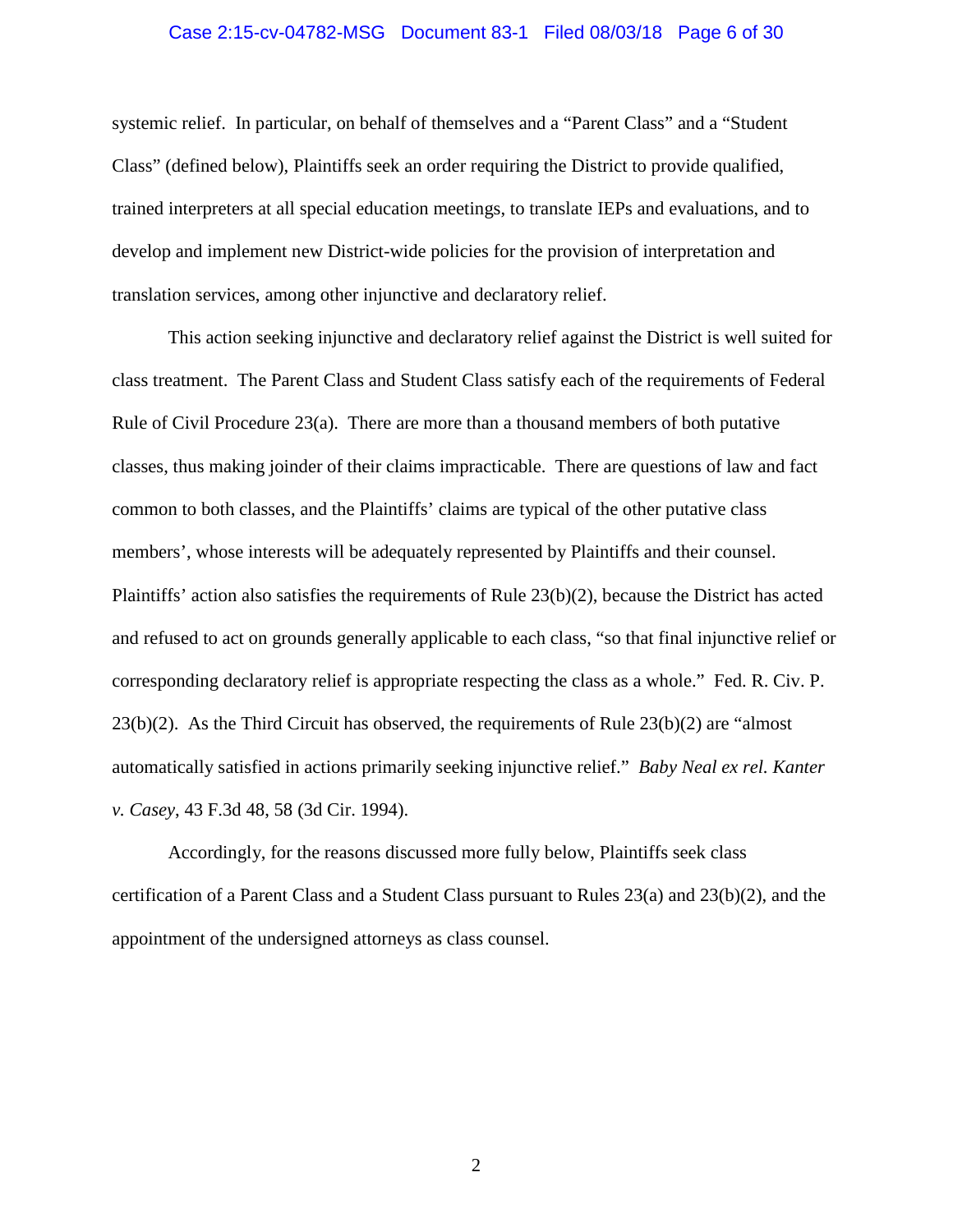# **II. PROPOSED CLASSES**

Plaintiffs seek to certify two classes, a Parent Class and a Student Class, which

respectively consist of:

<span id="page-6-3"></span><span id="page-6-2"></span>1. All parents as defined by 34 C.F.R. § 300.30(a) with limited English proficiency and whose children now or in the future are enrolled in the School District of Philadelphia and identified or eligible to be identified as children with a disability within the meaning of the IDEA and/or Section 504 and related state laws (the "Parent Class"); and

2. All students who now or in the future are enrolled in the School District of Philadelphia in grades kindergarten through the age of legal entitlement who are identified or eligible to be identified as children with a disability within the meaning of the IDEA and/or Section 504 and related state laws, whether or not they are classified as English language learners and whose parents as defined by 34 C.F.R. § 300.30(a) are persons with limited English proficiency (the "Student Class").

<span id="page-6-1"></span><span id="page-6-0"></span>These definitions objectively define classes "in a way that enables the court to determine

whether a particular individual is a class member." *Stanford v. Foamex L.P.*, 263 F.R.D. 156,

175 (E.D. Pa. 2009); *see also Chester Upland Sch. Dist. v. Pennsylvania*, No. 12-132, 2012 WL

1450415 (E.D. Pa. Apr. 25, 2012).

# **III. PROCEDURAL HISTORY**

# **A. Administrative Process**

Prior to commencing this action, in June 2014, T.R.'s parent, Barbara Galarza, and

A.G.'s guardian, Margarita Peralta, filed on behalf of themselves and their children two separate administrative actions against the District. While the particular special educational needs and programs of T.R. were different from those of A.G., their guardians both alleged that the District

In the case of Ms. Galarza and her child, T.R., the District failed to provide adequate translation and interpretation services following the District's determination that T.R. qualified for special education services. *See* First Am. Compl. ¶¶ 72–79. In the fall of 2013, Ms. Galarza

systemically failed to translate IEP documents and to provide adequate interpretation services.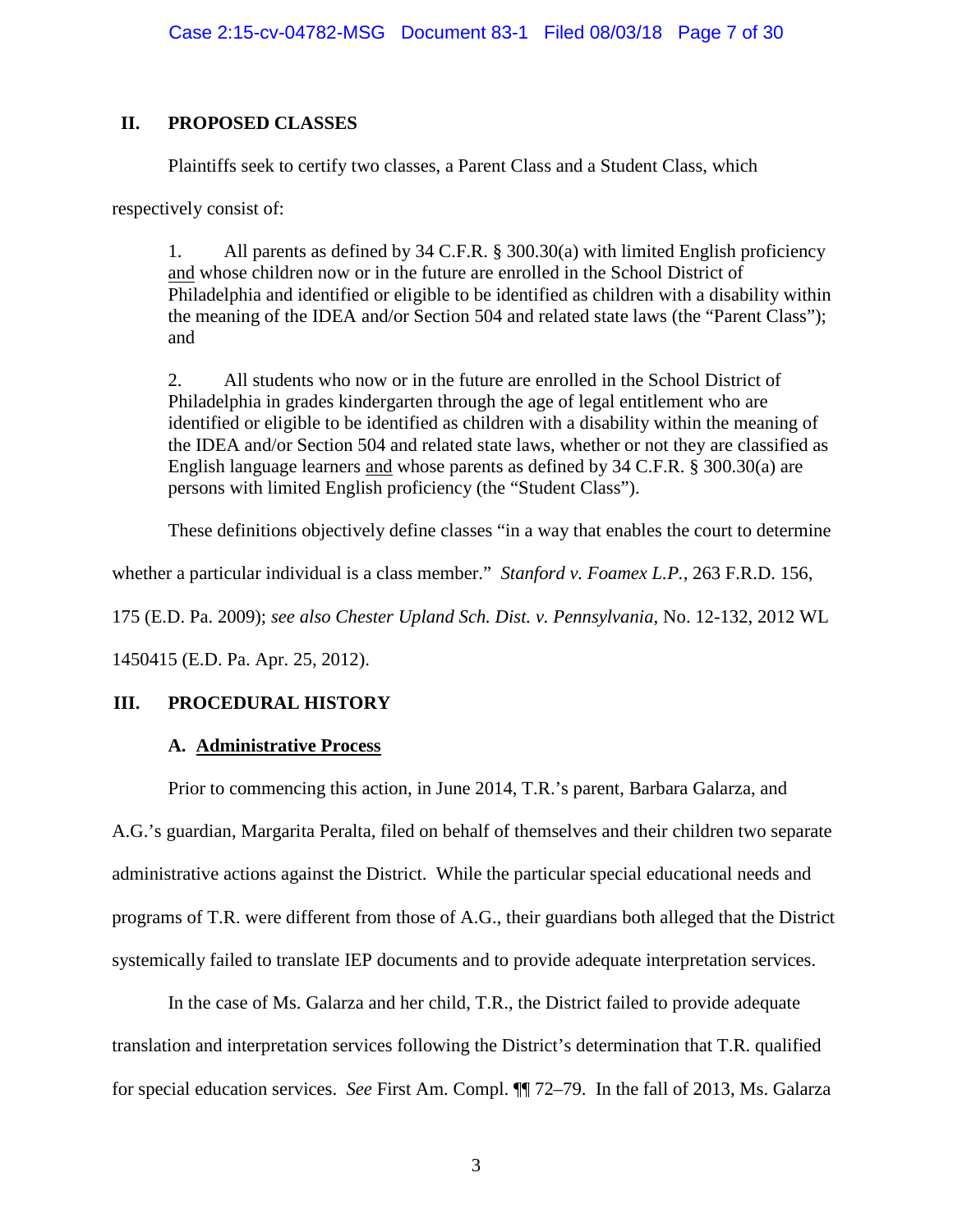#### Case 2:15-cv-04782-MSG Document 83-1 Filed 08/03/18 Page 8 of 30

sought to enroll T.R. in the District for high school.<sup>[2](#page-7-0)</sup> At the time, the District was aware that T.R. qualified for special education services and that T.R. and Ms. Galarza were LEP. *Id.* ¶ 72; Deposition of Barbara Galarza at 47:4–14, attached hereto as Exhibit 1. Nevertheless, despite its awareness of her language needs, when T.R. sought to enroll in high school, the District conducted an evaluation of T.R. using an English-speaking psychologist and an Englishspeaking speech therapist. First Am. Compl. ¶ 73; Deposition of T.R. at 188:3–10, 192:12–20, attached hereto as Exhibit 2. A meeting was scheduled for March 2014, and Ms. Galarza requested that the District's Reevaluation Report and Psycho Educational Evaluation be provided in Spanish. The District ignored this request, and it did not provide Spanish versions of the documents to Ms. Galarza before the meeting.<sup>[3](#page-7-1)</sup> Ex. 1 at  $62:6-18$ .

The District also failed to translate IEPs for Ms. Galarza and T.R. For example, in June 2014, the District failed to provide Ms. Galarza with a Spanish version of a 52-page IEP prior to an IEP meeting. Ex. 1 at 15:21–16:5, 45:1–13, 61:11–16, 61:24–62:18, 110:2–18, 172:22–173:5. More generally, throughout T.R.'s time at the District, it routinely failed to timely translate other IEP-related documents. *Id.*; First Am. Compl. ¶¶ 74–77. Furthermore, interpretation services were not an adequate substitute for translated IEP-related documents. When interpreters were present at the IEP meetings for T.R., they did not fully sight translate the IEP documents (i.e., translate the English text on the spot into Spanish). Ex. 1 at 63:18–22, 113:6–16, 176:2–9. Based on these deficiencies in the District's language services, Ms. Galarza was not able to participate meaningfully in IEP meetings for T.R. Ex. 1 at 110:9–18; First Am. Compl., Exhibit A at 9–10 (May 26, 2015 Decision).

<span id="page-7-0"></span> $2$  The school, Stetson, was a District school when T.R. began attending; while she was attending, it became a charter school operated by Aspira of PA.

<span id="page-7-1"></span><sup>&</sup>lt;sup>3</sup> The District did not provide Spanish revisions of the reports until June 27, 2014.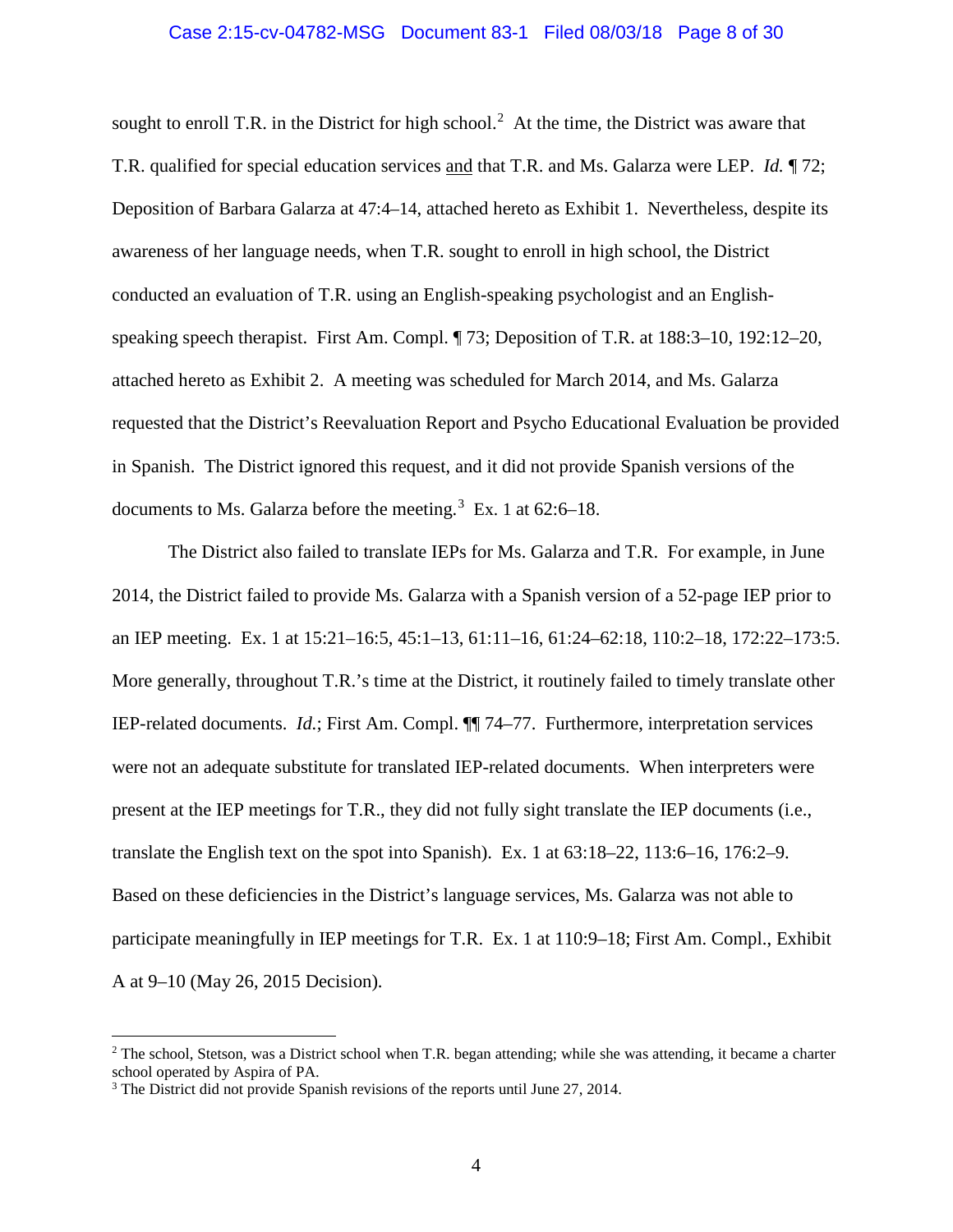#### Case 2:15-cv-04782-MSG Document 83-1 Filed 08/03/18 Page 9 of 30

A.G. and his guardian, Margarita Peralta, were similarly deprived of adequate language services by the District during the IEP planning process. In March 2014, Ms. Peralta provided an order from a Philadelphia Family Court judge and a letter to the District requesting that A.G. be evaluated for special education services and informing the District that the family's native language was Spanish. *See* First Am. Compl. ¶ 82 and Exhibit B thereto at 3 (May 26, 2015 Decision). Nevertheless, the District failed to provide timely and complete translations of IEP process documents for A.G., and communications about evaluating him for special education services were conducted primarily in English. First Am. Compl. ¶ 85 and Exhibit B thereto at 4. Even after the administrative complaint was filed against it on June 23, 2014, the District continued to issue IEP documents to Ms. Peralta primarily in English. For example, during a December 2, 2014 IEP meeting for A.G., the District provided an IEP with only the headings translated into Spanish; the majority of the document was in English. Moreover, the District employee who attended the meeting was only able because of time constraints to sight translate three of the 44 pages of the IEP for Ms. Peralta. First Am. Compl. ¶ 85 and Exhibit B thereto at 6.

The combined due process hearing processes lasted almost nine (9) months, with the Hearing Officer issuing a decision on May 26, 2015 on both administrative complaints. In each decision, he found that the guardian was denied meaningful participation under the IDEA due to the District's failure to provide timely and complete translations of IEP-related documents. *See* First Am. Compl., Exhibit A at 14; *see also* First Am. Compl., Exhibit B at 13. In the case of A.G. and his guardian, Margarita Peralta, the Hearing Officer wrote:

The purpose of an IEP meeting is to develop an IEP for the student. This requires more than a recitation of an IEP. Rather, it requires a conversation about the Students' needs, and what program and placement will satisfy those needs. Reading a mostly-English document in [Spanish] is not the dialogue contemplated by the IDEA. The Parent's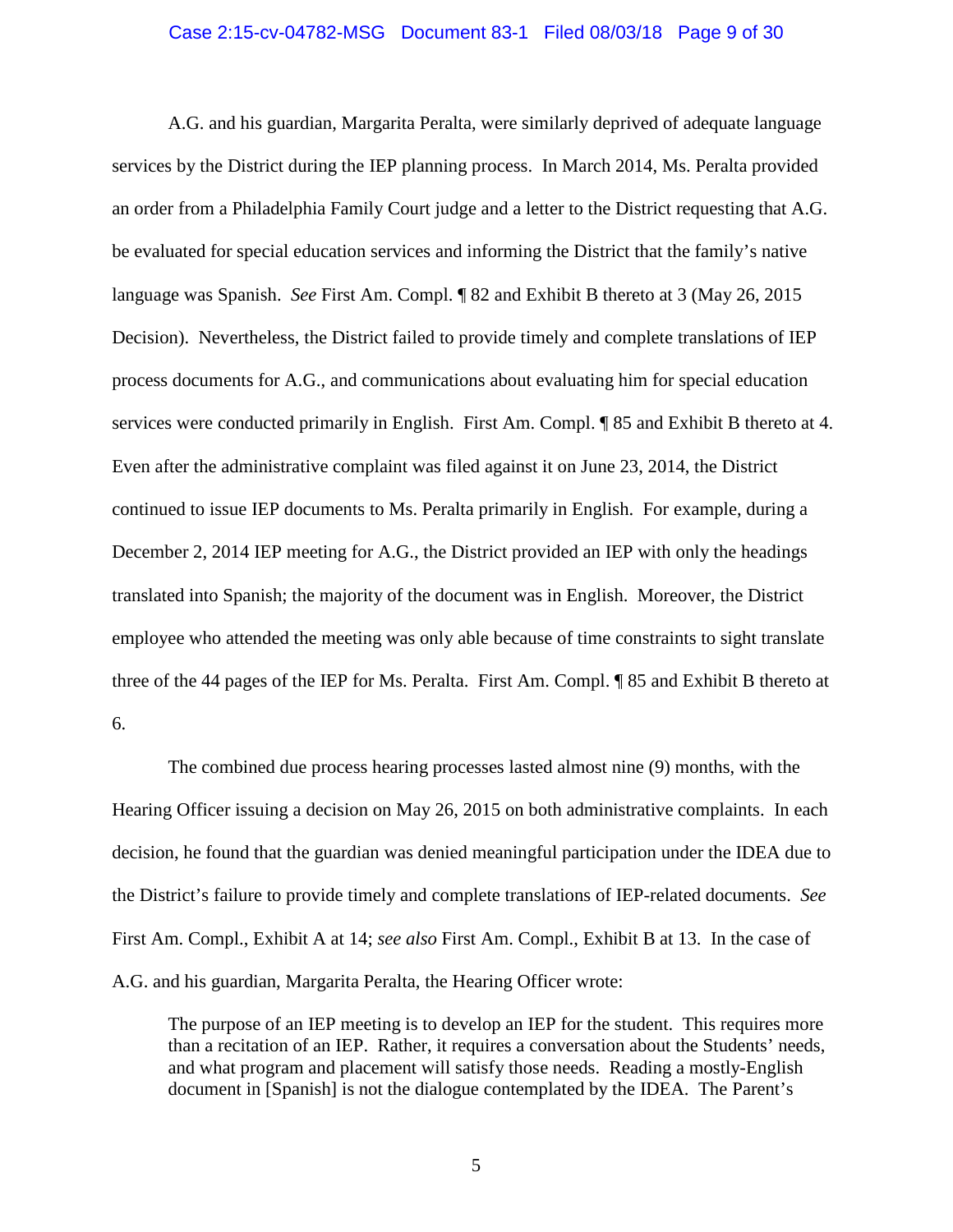#### Case 2:15-cv-04782-MSG Document 83-1 Filed 08/03/18 Page 10 of 30

ability to follow along in documents while participating in the required dialogue is essential. …

District witnesses agreed, and I explicitly find, that having the documents in an accessible form either during the meetings, or prior to the meetings when mandated, is critical to meaningful participation. The Parent was placed at an obvious disadvantage by effectively not having access to these documents.

First Am. Compl., Exhibit B at 11; *see also* First Am. Compl., Exhibit A at 9–10.

The Hearing Officer awarded T.R. and A.G. compensatory education based on the District's IDEA violations. Critically, however, the decisions did not provide for systemic relief. This was based on a pre-hearing order in which the Hearing Officer explicitly held that he did not have the authority to order system-wide changes in the District's policies or practices. *See* First Am. Compl., Exhibit C at 5–6 (October 22, 2014 Consolidated Pre-Hearing Order).

#### **B. Filing of Plaintiffs' Original Complaint**

On August 21, 2015, Plaintiffs filed their original Complaint in this action on behalf of T.R. and A.G. and their parents, appealing the decision of the Hearing Officer to deny their request for systemic relief and asserting seven counts on behalf of themselves and similarly situated parents and students: (1) violation of the IDEA for failure to provide meaningful parental and student participation in IEP meetings (on behalf of the Parent Class and Student Class); (2) violation of the IDEA for failure to conduct evaluations of students in their native language (on behalf of the Parent Class and Student Class members who are LEP); (3) violation of Section 504 of the Rehabilitation Act, 29 U.S.C. § 701 *et seq.*, Americans with Disabilities Act as Amended (on behalf of the Student Class); (4) violation of the Equal Education Opportunity Act (on behalf of the Student Class); (5) violation of Title VI of the Civil Rights Act of 1964 (on behalf of the Parent Class and Student Class members who are LEP); (6) violation of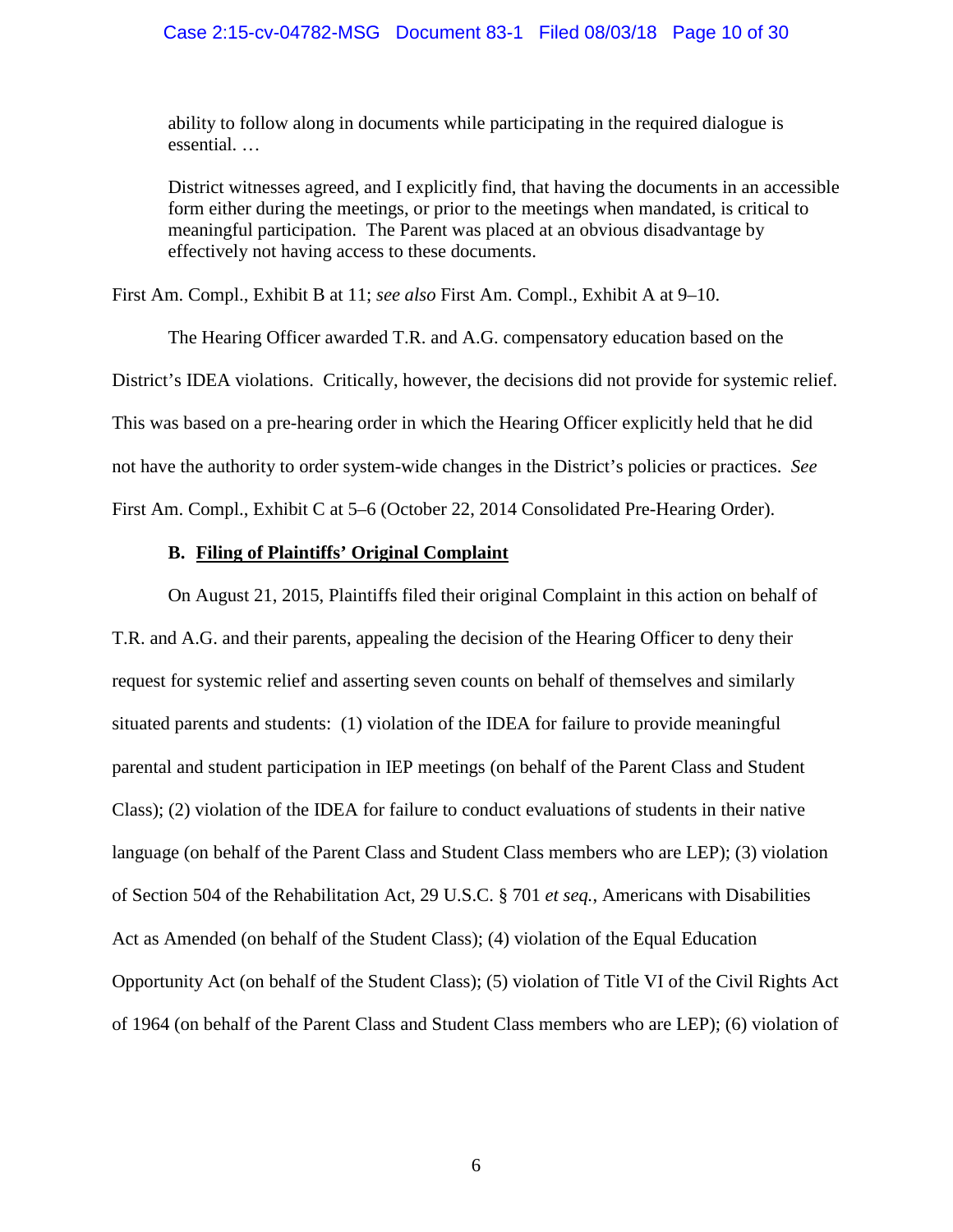#### Case 2:15-cv-04782-MSG Document 83-1 Filed 08/03/18 Page 11 of 30

22 Pennsylvania Code Chapter 14 (on behalf of the Parent Class and Student Class); and (7) violation of 22 Pennsylvania Code Chapter 15 (on behalf of the Parent Class and Student Class).

As remedies for the various violations alleged in the Complaint, Plaintiffs requested injunctive and declaratory relief, including an order that the District adopt and implement a plan and policy to provide legally-mandated translation and interpretation services to the members of the Parent Class and Student Class.

The District responded to the Complaint on November 20, 2015 by filing a Motion to Dismiss. In its Motion, the District argued that: (1) the Court did not have subject matter jurisdiction over Plaintiffs' claims because Plaintiffs failed to exhaust their administrative remedies; (2) Plaintiffs failed to allege plausible systemic claims for relief; and (3) Plaintiffs failed to state claims under Section 504 of the Rehabilitation Act, the Americans with Disabilities Act as Amended, the Equal Education Opportunity Act, Title VI of the Civil Rights Act of 1964, and 22 Pennsylvania Code Chapter 15.

On November 30, 2016, the Court issued an Order denying the District's Motion to Dismiss in its entirety. First, the Court held that it had subject matter jurisdiction over Plaintiffs' claims because Plaintiffs adequately alleged systemic legal deficiencies with regard to the District's language services. Furthermore, the Court held that subject matter jurisdiction was proper because system-wide relief could not be provided through the administrative proceedings, as the Hearing Officer had previously ruled. Nov. 30, 2016 Mem. Op. at 8–11. Second, the Court held that Plaintiffs sufficiently alleged that the District had systemic failures in its translation and interpretation policies and practices, and that they had adequately identified corresponding relief to remedy these systemic failures. *Id.* at 11–14. Finally, the Court held that Plaintiffs sufficiently pled claims under Section 504 of the Rehabilitation Act, the Americans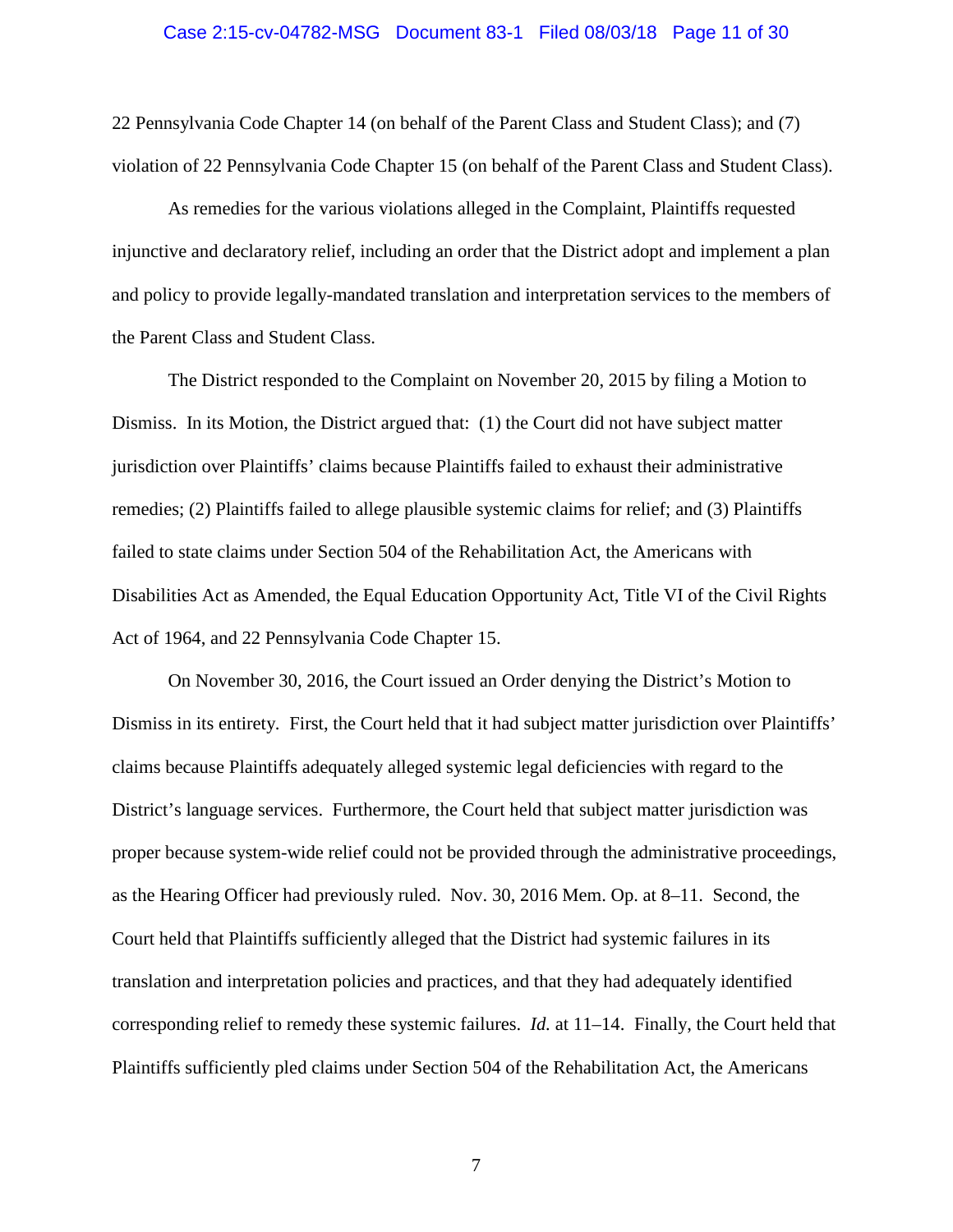#### Case 2:15-cv-04782-MSG Document 83-1 Filed 08/03/18 Page 12 of 30

with Disabilities Act as Amended, the Equal Education Opportunity Act, Title VI of the Civil Rights Act of 1964, and 22 Pennsylvania Code Chapter 15. *Id.* at 14–20.

#### **C. Filing of the First Amended Complaint**

On April 10, 2017, Plaintiffs filed their First Amended Complaint, adding six class representatives—L.R., D.R., and J.R. and their mother, Ms. Perez, and R.H. and his mother, Ms. Lin.

#### **1. Madeline Perez and her children, L.R., D.R. and J.R.**

Ms. Perez is LEP. First Am. Compl. ¶ 27. Her native language is Spanish, and she reads and writes Spanish. Deposition of Madeline Perez at 13:15–24, attached hereto as Exhibit 3. Three of her children, D.R., J.R. and L.R., are special education students. *See id.* at 16:16–17:8, 17:9–11, 20:10–19, 21:5–9. D.R. and J.R. are LEP. First Am. Compl. ¶¶ 25–26.

L.R. is fourteen years old. After the family moved from Puerto Rico to Philadelphia in 2012, he was evaluated at the Center for Autism and diagnosed with autism. First Am. Compl. ¶ 88; Ex. 3 at 17:9–18:11 (testifying that L.R. has ODD, ADHD and autism). This evaluation was provided to Ms. Perez in Spanish. First Am. Compl. ¶ 88. However, the District subsequently performed its own evaluation of L.R. and did not provide the evaluation report to Ms. Perez in Spanish, despite her request for translations. *Id.*; Ex. 3 at 13:2–8 ("When I came here to Philadelphia . . . I requested that all documents be translated.").

Between 2012 and 2016, the District refused to fully translate L.R.'s IEP process documents and would only translate the documents' section headings. First Am. Compl. ¶ 4; *see also* Ex. 3 at 43:15–44:24. Due to her lack of English proficiency, Ms. Perez was deprived of the opportunity to meaningfully participate in the planning process for L.R.'s IEP. First Am. Compl. ¶ 90. With the assistance of an attorney, in February 2017, Ms. Perez signed a settlement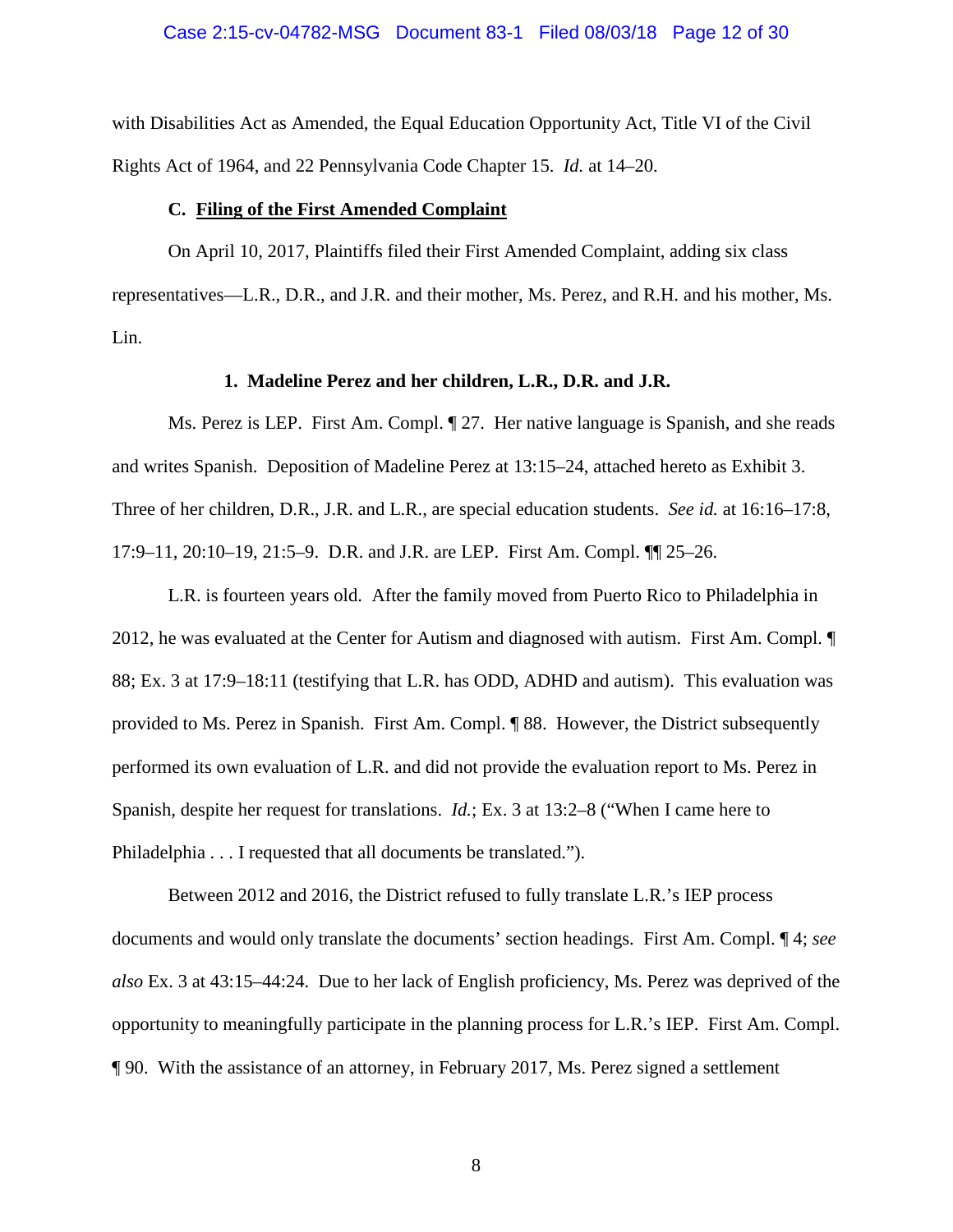#### Case 2:15-cv-04782-MSG Document 83-1 Filed 08/03/18 Page 13 of 30

agreement related to L.R.,<sup>[4](#page-12-0)</sup> so that L.R. could move to a private school. Ex. 3 at  $23:13-20$ , 26:13–27:11. While the agreement released the District of liability for legal claims through the date it was signed, Ms. Perez did not waive her or L.R.'s rights to future claims against the District, and the agreement did not entitle her or L.R. to any language services.

The District has also failed to timely translate D.R. and J.R.'s IEP process documents. First Am. Compl. ¶ 5. During a January 2017 IEP meeting, for example, the District ignored Ms. Perez's request for translation of J.R.'s IEP process documents and only offered to translate the headings. *Id.* 193.<sup>[5](#page-12-1)</sup> The District has taken similar actions in regards to D.R. *Id.* 194; *see also* Ex. 3 at 71:19–73:7 (testifying that she was told she would receive a translated IEP for D.R., and that, when she only received an IEP with translated headings, the teacher apologized and acknowledged the inadequacy of the translation). Without such translations, Ms. Perez is unable to fully and meaningfully participate in her children's education. Ex. 3 at 52:2–12 ("Q: What do you want out of this case? A: To have the documents in Spanish in order to get more help for my children. I can be more helpful if I have everything in Spanish. So I say it again, it's three different children with three different needs. Having it in Spanish, I can go refer to it and know what's going on."); *id.* at 80:5–12 ("[T]he problem is, I don't have the papers to read in Spanish. . . . Yes, I can ask questions, but if something happens like I forget, I'd like to have the documents in Spanish so I can go over them.").

The District also failed to provide adequate language services to Ms. Perez at IEP meetings. First Am. Compl. ¶ 96. In several meetings, the District did not provide an interpreter

<span id="page-12-0"></span><sup>&</sup>lt;sup>4</sup> Plaintiffs note that this agreement contains a confidentiality provision restricting the disclosure of its terms and contents; however, if requested by the Court, Plaintiffs will provide a copy of the agreement under seal.

<span id="page-12-1"></span><sup>5</sup> After the First Amended Complaint was filed, Ms. Perez received a fully translated evaluation and functional behavior assessment for J.R.; however, those documents were provided in June 2017, months after the meetings at which they were discussed and were given to her along with other documents that were only partially translated. *See* Ex. 3 at 9:23–12:7, 52:14–53:7.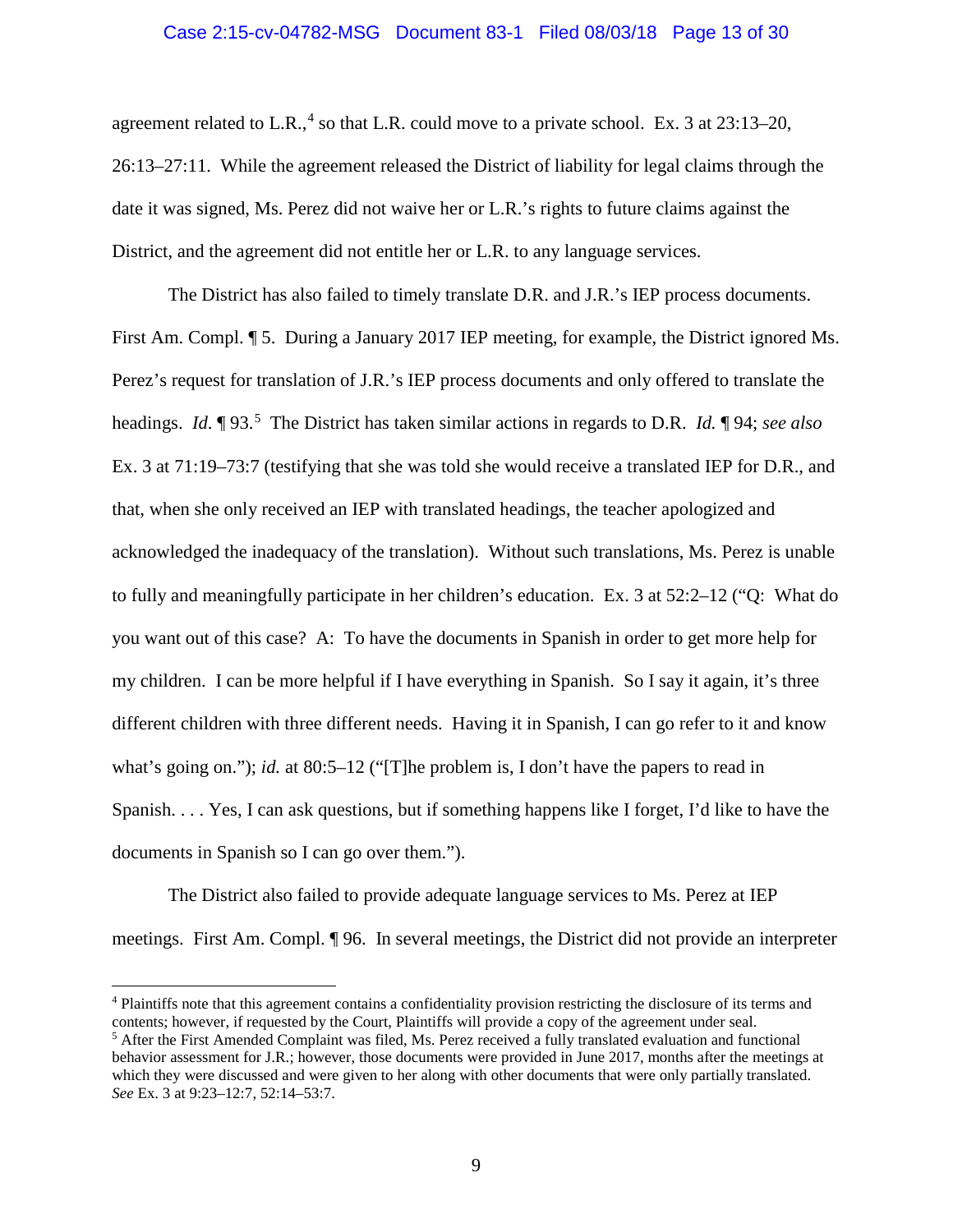#### Case 2:15-cv-04782-MSG Document 83-1 Filed 08/03/18 Page 14 of 30

or, when interpreters were present, they did not fully sight translate the IEPs. *See, e.g.*, Ex. 3 at 70:15–23, 78:3–10 (on ocassion, she had to bring her own interpreter); *id.* at 107:2–8, 108:1– 109:4 (the principal served as interpreter and only offered the "gist" of what was being said).

#### **2. Manqing Lin and her son, R.H.**

Ms. Lin is also LEP. First Am. Compl. ¶ 29; Deposition of Manqing Lin at 8:21–23, 34:10–19, attached hereto as Exhibit 4. Her native language is Mandarin, and she reads in traditional Chinese. First Am. Compl. ¶ 29. Her son, R.H., who is now in first grade, has been diagnosed with Autism Spectrum Disorder and has also been found to be mentally gifted. *Id.* ¶¶ 98–99; Ex. 4 at 54:7–10. The District has similarly denied Ms. Lin the language services needed to participate meaningfully in the IEP planning process. Although Ms. Lin is able to understand and speak some English words, she has limited English proficiency and speaks only Mandarin at home with R.H.'s father and their children. First Am. Compl.  $\parallel$  100; Ex. 4 at 169:15–16. R.H.'s father understands little English and does not read or write English. First Am. Compl. ¶ 100.

Beginning with R.H.'s transition to kindergarten in 2016, the District failed to provide Ms. Lin with translations of forms, evaluations and IEP documents and adequate oral interpretation services. *Id.* For example, in a February 2016 meeting to discuss R.H.'s kindergarten placement, the District provided Ms. Lin a Permission to Evaluate ("PTE") and other special education documents in English only and refused to translate them into Chinese and also failed to provide an interpreter. Ex. 4 at 112:17–117:8. Ms. Lin relied on a friend and an interpreter from R.H.'s early intervention provider, whose assistance was nevertheless insufficient to guide Ms. Lin in completing the PTE form. *Id.* She later signed the PTE without understanding that it gave consent for the District to conduct a limited evaluation of R.H. First Am. Compl.  $\P$  101. Due to the District's lack of translation and interpretation services, Ms. Lin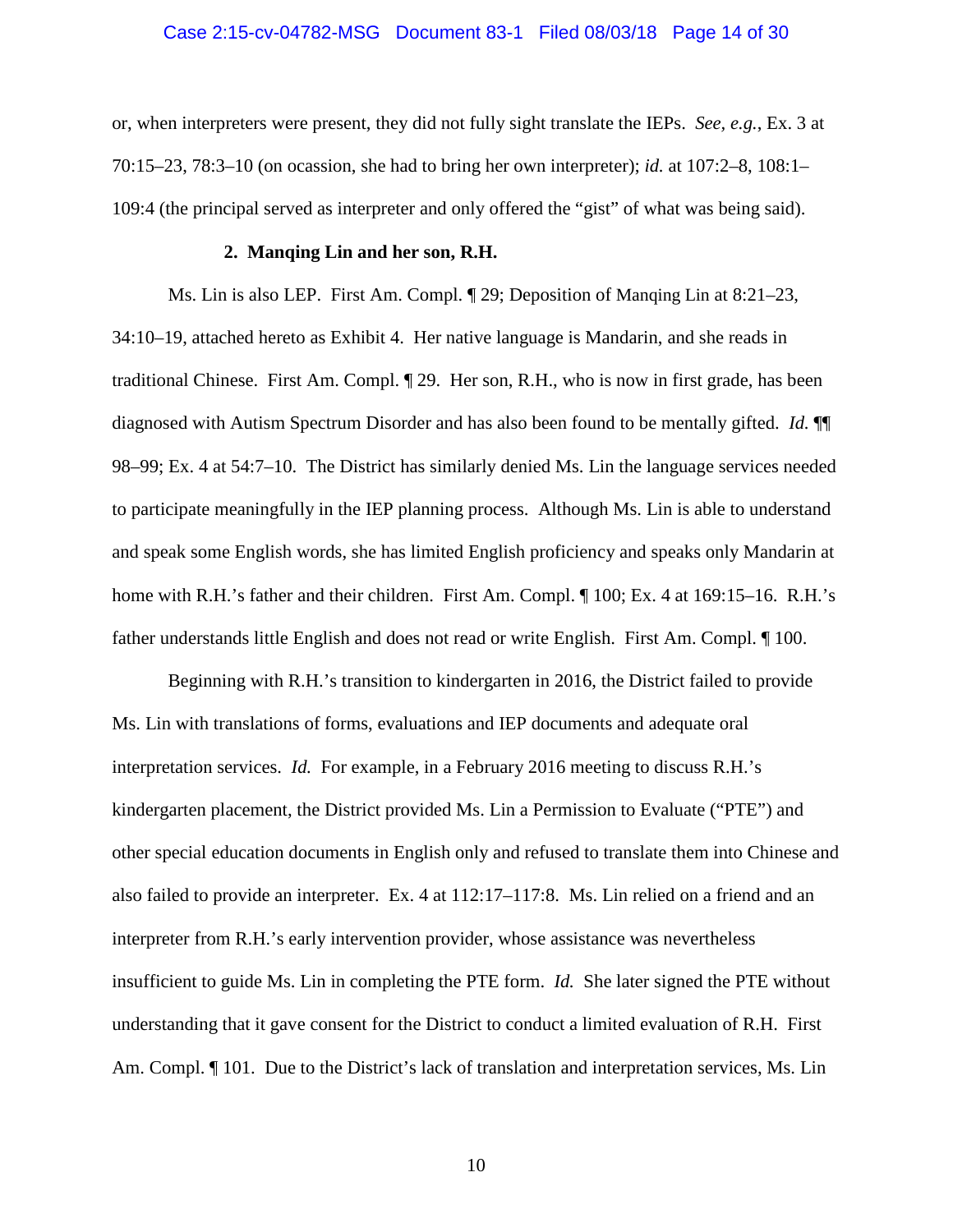#### Case 2:15-cv-04782-MSG Document 83-1 Filed 08/03/18 Page 15 of 30

requested assistance from R.H.'s preschool teacher to complete forms integral to his evaluation, but she learned later that the teacher had omitted necessary information. Ex. 4 at 180:6–22.

After the District conducted its evaluation of R.H., it sent Ms. Lin an Evaluation Report which was not translated into Chinese. *Id.* at 144:15–147:3. This report concluded that R.H. qualified for speech services, but it omitted his needs for occupational therapy and physical therapy, a functional behavior assessment or a behavior plan, and gifted programming in math. First Am. Compl. ¶ 103. With the assistance of a friend, Ms. Lin requested mediation regarding the District's evaluation of R.H. and his need for an Independent Educational Evaluation ("IEE"). Ex. 4 at 136:2–137:20. On or about August 18, 2016, the District entered into a Mediation Agreement, attached hereto as Exhibit 5, whereby the District agreed to provide translated copies of the IEE and other documents, which allowed Ms. Lin and her husband to understand R.H.'s diagnosis and complex academic and behavioral needs. The District also agreed to provide translated versions of "final" IEPs and evaluations. *Id.* However, the District refused and continues to refuse to provide translated versions of any proposed or draft IEPs or evaluations. Ex. 4 at 190:5–13. In the absence of these fully translated documents, Ms. Lin is unable to prepare for or meaningfully participate in R.H.'s IEP meetings, where these documents and proposed changes to her son's special education program are discussed. *Id.* at 172:5–21. While it is the District's policy to provide draft IEPs and evaluations to English-speaking parents prior to their attendance at IEP meetings, the District has refused to provide draft IEPs in Chinese to Ms. Lin prior to the IEP meetings for R.H. *Id.* at 142:6–24, 190:5–13. In addition, the District has failed to translate other IEP-related documents such as R.H.'s Functional Behavior Assessment, Positive Behavior Support Plan, and Progress Monitor Report. *Id*. at 68:1–69:3.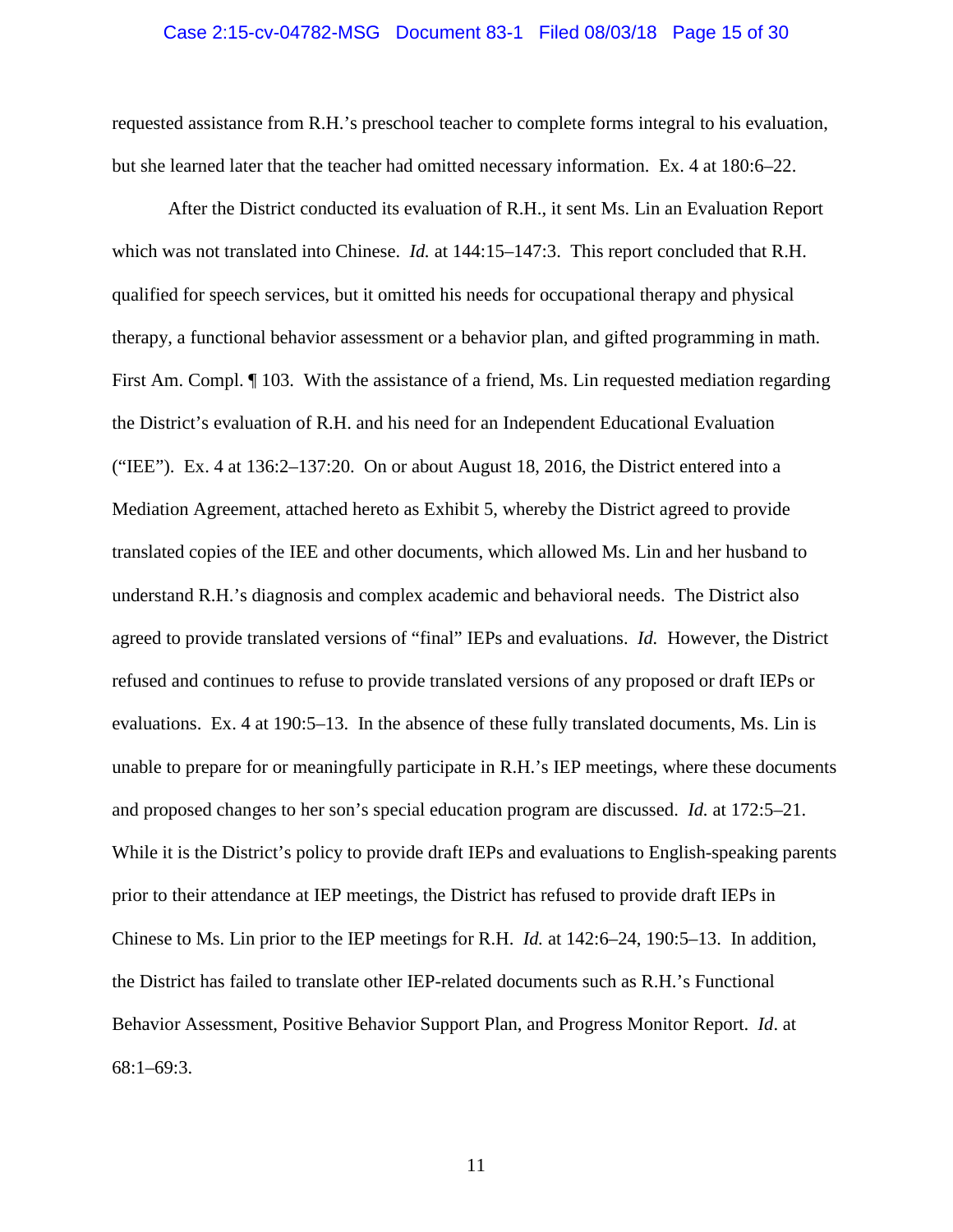## **IV. ARGUMENT**

#### <span id="page-15-0"></span>**A. Standard of Review**

Class certification is appropriate when the four requirements of Federal Rule of Civil Procedure 23(a)—numerosity, commonality, typicality and adequacy of representation—as well as those of at least one subpart of Rule 23(b) are met. Fed. R. Civ. P. 23; *Amchem Prods., Inc. v. Windsor*, 521 U.S. 591, 613–14 (1997). In addition to satisfying the requirements of Rule 23(a) the two classes Plaintiffs seek to certify here also satisfy Rule 23(b)(2), because the District has acted and refused to act in a manner generally applicable to each class, "so that final injunctive relief or corresponding declaratory relief is appropriate respecting the class as a whole." Fed. R. Civ. P. 23(b)(2). As the Third Circuit has explained, Rule  $23(b)(2)$  is "almost automatically satisfied in actions primarily seeking injunctive relief." *Baby Neal*, 43 F.3d at 58.

#### **B. The Proposed Classes Meet the Requirements of Rule 23(a)**

#### <span id="page-15-3"></span><span id="page-15-2"></span><span id="page-15-1"></span>**1. Numerosity**

<span id="page-15-4"></span>First, Rule 23(a)(1) requires classes to be "so numerous that joinder of all members is impracticable." Fed. R. Civ. P.  $23(a)(1)$ . There is no minimum number needed to meet this requirement, but generally if the potential number of plaintiffs exceeds forty (40) then the numerosity prerequisite is satisfied. *S.R. ex rel. Rosenbauer v. Pennsylvania Dep't of Human Servs.*, 325 F.R.D. 103, 107 (M.D. Pa. 2018); *In re Nat'l Football League Players Concussion Injury Litig.*, 821 F.3d 410, 426 (3d Cir. 2016). Like other Rule 23 determinations, it is the plaintiff's burden to demonstrate that the element of numerosity has been met. *Mielo v. Steak 'N Shake Operations, Inc.*, No. 17-2678, 2018 WL 3581450, at \*10 (3d Cir. July 26, 2018). However, the exact number of the class does not need to be precisely certain at the class certification stage. *T.B. v. Sch. Dist.*, No. 97-5453, 1997 U.S. Dist. LEXIS 19300, at \*8 (E.D.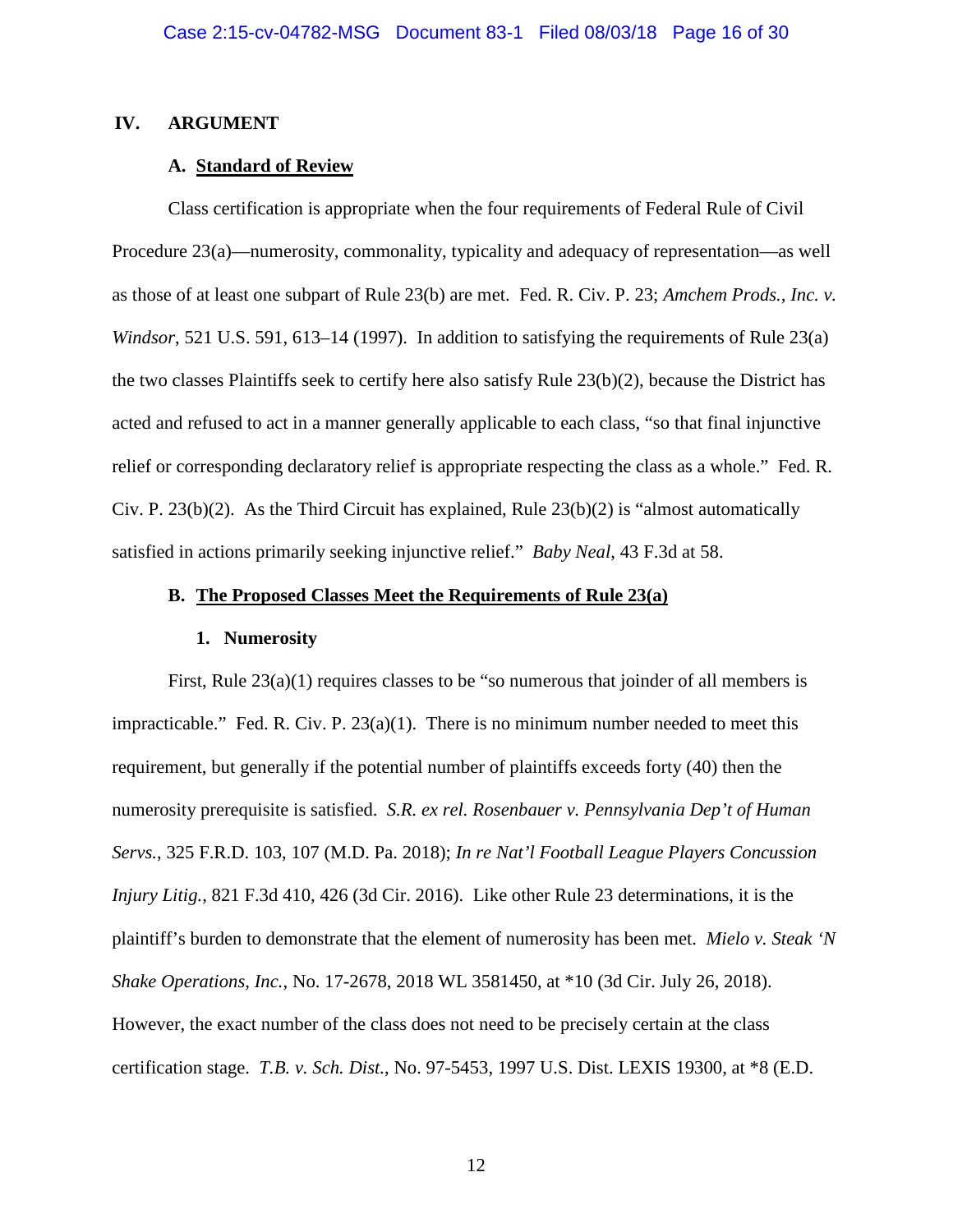#### Case 2:15-cv-04782-MSG Document 83-1 Filed 08/03/18 Page 17 of 30

Pa. Nov. 21, 1997). Here, both the Parent Class and Student Class are so numerous that joinder of all members is clearly impracticable. Discovery revealed that during the 2015–2016 and 2016–2017 school years, respectively, there were 3,507 and 3,783 special education students who lived in a household with a home language other than English. *See* Nov. 21, 2017 Ltr. from M. Obod to P. Saint-Antoine at 1, attached hereto as Exhibit 6. [6](#page-16-2) The District admitted that it does not separately track how many special education students have parents who are  $LEP$ ;<sup>[7](#page-16-3)</sup> however, based upon the information received from the home language survey, it is evident that the number of members of both the Student Class and the Parent Class is in the thousands. *See*  Ex. 6 at  $1.^8$  $1.^8$  Thus, the record supports a finding that the number of putative class members in this case well exceeds the minimum typically employed by courts in this Circuit. *See, e.g.*, *T.B.*, 1997 U.S. Dist. LEXIS 19300, at \*8, \*10 (finding the requirement satisfied where the proposed class was "composed of hundreds of students, but. . . . also include[d] past members. . . . as well as future unknown members").

<span id="page-16-1"></span>Furthermore, courts also consider "judicial economy, the geographic diversity of class members, the financial resources of class members, the relative ease or difficulty in identifying members of the class for joinder, and the ability of class members to institute individual lawsuits" in evaluating impracticability. *Anderson v. Pennsylvania Dep't of Pub. Welfare*, 1 F.

<span id="page-16-2"></span><span id="page-16-0"></span> <sup>6</sup> *See also* Deposition of Natalie Hess at 31:22–24, attached hereto as Exhibit 7 ("We have English language learners across the district in . . . all of our schools."); Deposition of Allison Still at 79:23–80:13, attached hereto as Exhibit 8 (testifying that currently there are approximately 14,000 students in the District that are English language learners ("ELLs" or "ELs") and that this number has increased by about 2,000–3,000 students since 2012); First Am. Compl. ¶ 61 ("As of November 2013, the District reported that there were approximately 25,990 families whose primary home language was not English."); *id.*  $\sqrt{62}$  ("As of November 2013, there were 1,887 students with IEPs whose records indicated that their home language was not English . . . .").

<span id="page-16-4"></span><span id="page-16-3"></span> $7$  Ex. 7 at 80:14–16 ("We don't keep track of the parents that are what you are describing as limited English proficient."); *see also id.* at 42:19–43:3 (testifying that while there are approximately 2,000 students with disabilities in Network 7, she did not know the percentage that had LEP parents); Deposition of Kimberly Caputo at 75:2–6, attached hereto as Exhibit 9 (testifying that she does not know how the District identifies LEP parents). <sup>8</sup> *See also* Ex. 7 at 98:18–99:9 (discussing the increasing number).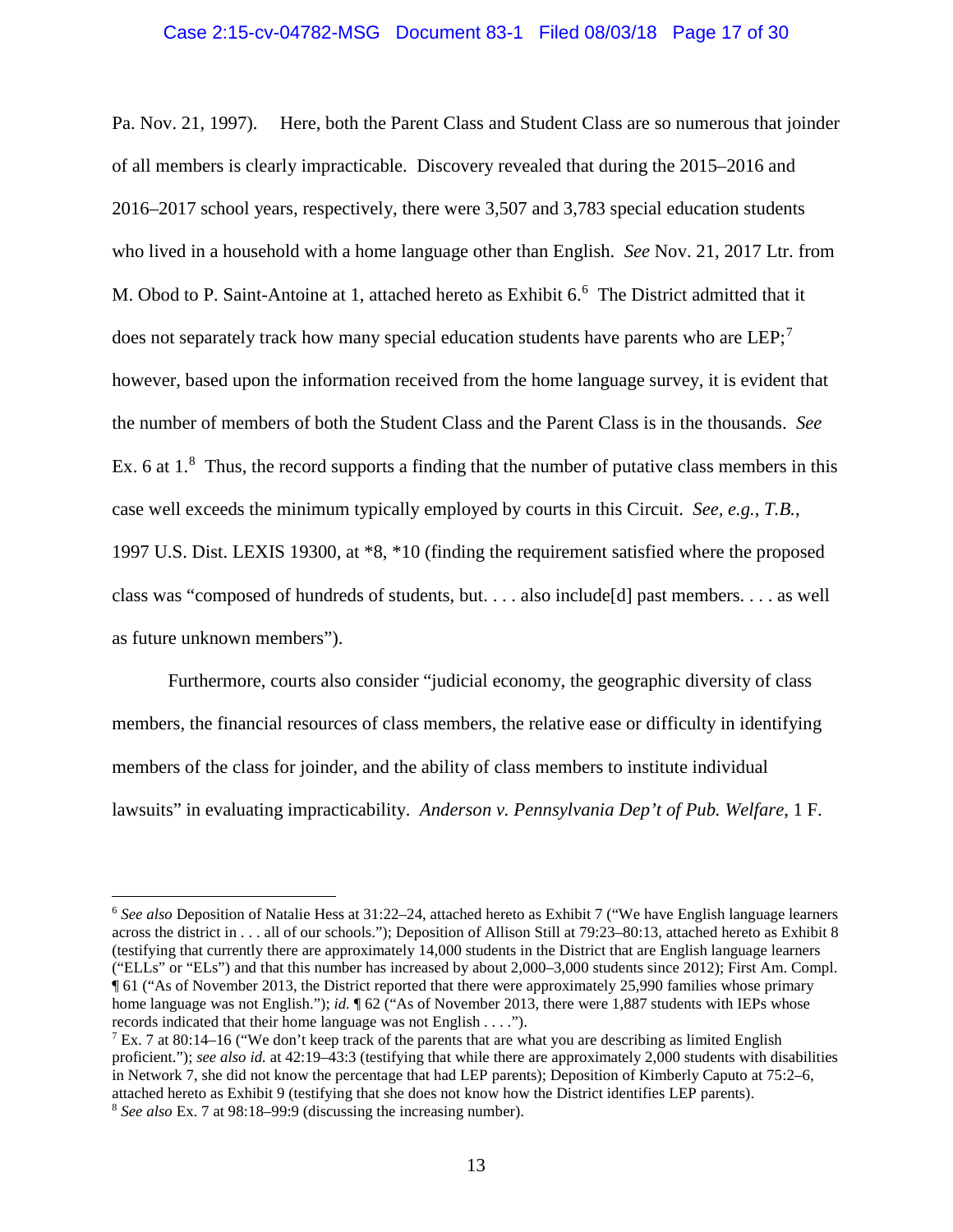<span id="page-17-1"></span>Supp. 2d 456, 461 (E.D. Pa. 1998); *see also In re: Modafinil AntiTrust Litig*., 837 F.3d 238, 246– 60 (3d Cir. 2016). Here, all of these factors favor class certification. It would be particularly impracticable to join all class members here because by definition the Parent Class is made up of those who are limited English proficient and would be greatly challenged in bringing their own individual lawsuits. Likewise, the Student Class is made up of individuals who would rely on the Parent Class to bring suits on their behalf. The classes are also largely made up of individuals with limited financial resources, such as the named Plaintiffs, who are represented in this matter on a *pro bono* basis.

#### **2. Commonality**

Second, Rule  $23(a)(2)$  requires there to be "questions of law or fact common to the class." Fed. R. Civ. P. 23(a)(2).Commonality is satisfied if the "named plaintiffs share at least one question of fact or law with the grievances of the prospective class." *Baby Neal*, 43 F.3d at 56; *see also S.R.*, 325 F.R.D. at 108 ("Because the [commonality] requirement may be satisfied by a single common issue, it is easily met." (citation and internal quotation marks omitted)). The Third Circuit has stated that "[m]eeting this requirement is easy enough: '[W]e have acknowledged commonality to be present even when not all members of the plaintiff class suffered an actual injury, when class members did not have identical claims, and, most dramatically, when some members' claims were arguably not even viable.'" *In re Nat'l Football League*, 821 F.3d at 426–27 (quoting *In re Cmty. Bank of N. Virginia Mortg. Lending Practices Litig.*, 795 F.3d 380, 397 (3d Cir. 2015)).

<span id="page-17-2"></span><span id="page-17-0"></span>Furthermore, different factual circumstances involving individual class members do not bar a finding of commonality for the purposes of class certification. In *Baby Neal*, which involved challenges to the policies and practices impacting foster children in the care and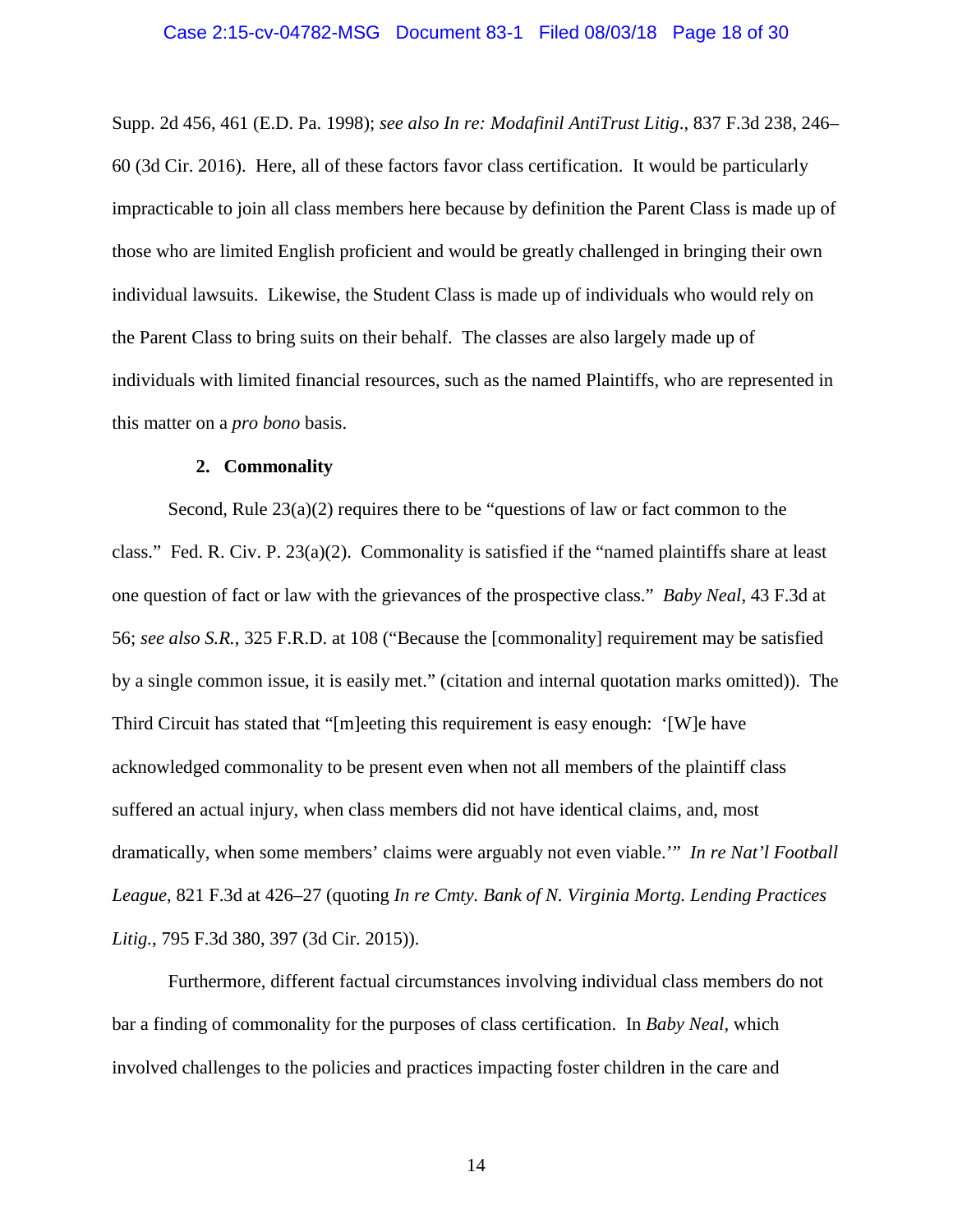## Case 2:15-cv-04782-MSG Document 83-1 Filed 08/03/18 Page 19 of 30

custody of Philadelphia's Department of Human Services ("DHS"), defendants argued that the element of commonality was not satisfied because of the individual circumstances of the foster children and the absence of a single, common injury. 43 F.3d at 56–57. On appeal from the denial of class certification, the Third Circuit rejected that argument. It held that individualized circumstances do not negate a finding of commonality under Rule 23(a); it was enough that the foster children were harmed or threatened with harm based on DHS's common policies and practices, such as excessive caseworker-to-family ratios. Indeed, the Third Circuit went on to observe that "(b)(2) classes have been certified in a legion of civil rights cases where commonality findings were based primarily on the fact that defendant's conduct is central to the claims of all class members irrespective of their individual circumstances and the disparate effects of the conduct." *Id.* at 57; *see also In re Prudential Ins. Co. Am. Sales Practice Litig. Agent Actions*, 148 F.3d 283, 310 (3d Cir. 1998); *P.V. ex rel. Valentin v. Sch. Dist.*, 289 F.R.D. 227, 233–34 (E.D. Pa. 2013) (finding commonality where "Plaintiffs' Complaint allege[d] a systemic failure [by a school district], not a failure of [a] policy as applied to each [class] member individually"); *S.R.*, 325 F.R.D. at 111–12. [9](#page-18-3)

Here, there are multiple questions of fact and law common to the proposed classes, including:

> <span id="page-18-2"></span><span id="page-18-1"></span><span id="page-18-0"></span>• Whether the District fails on a systemic basis to provide members of the Parent Class adequate interpretation and translation services to allow them to participate

<span id="page-18-3"></span> <sup>9</sup> The Third Circuit recently reversed a finding by the district court of commonality in *Mielo*, in which the two plaintiffs, who allegedly faced difficulty handling the slopes in defendant's parking facilities, sought certification of a class consisting of all persons with mobility disabilities who encountered any of the full range of physical barriers inside or outside of the restaurant. It was not enough for plaintiffs in *Mielo* to invoke the same provision of the ADA to remedy each of the various discriminatory facilities. *Mielo*, 2018 WL 3581450, at \*14–17. Here, in contrast, the members of the putative classes are all subject to the same policies and practices with respect to translation and interpretation services, to the District's systemic deficiencies in such language services, and to a denial of meaningful participation in the IEP planning process arising from those language service deficiencies.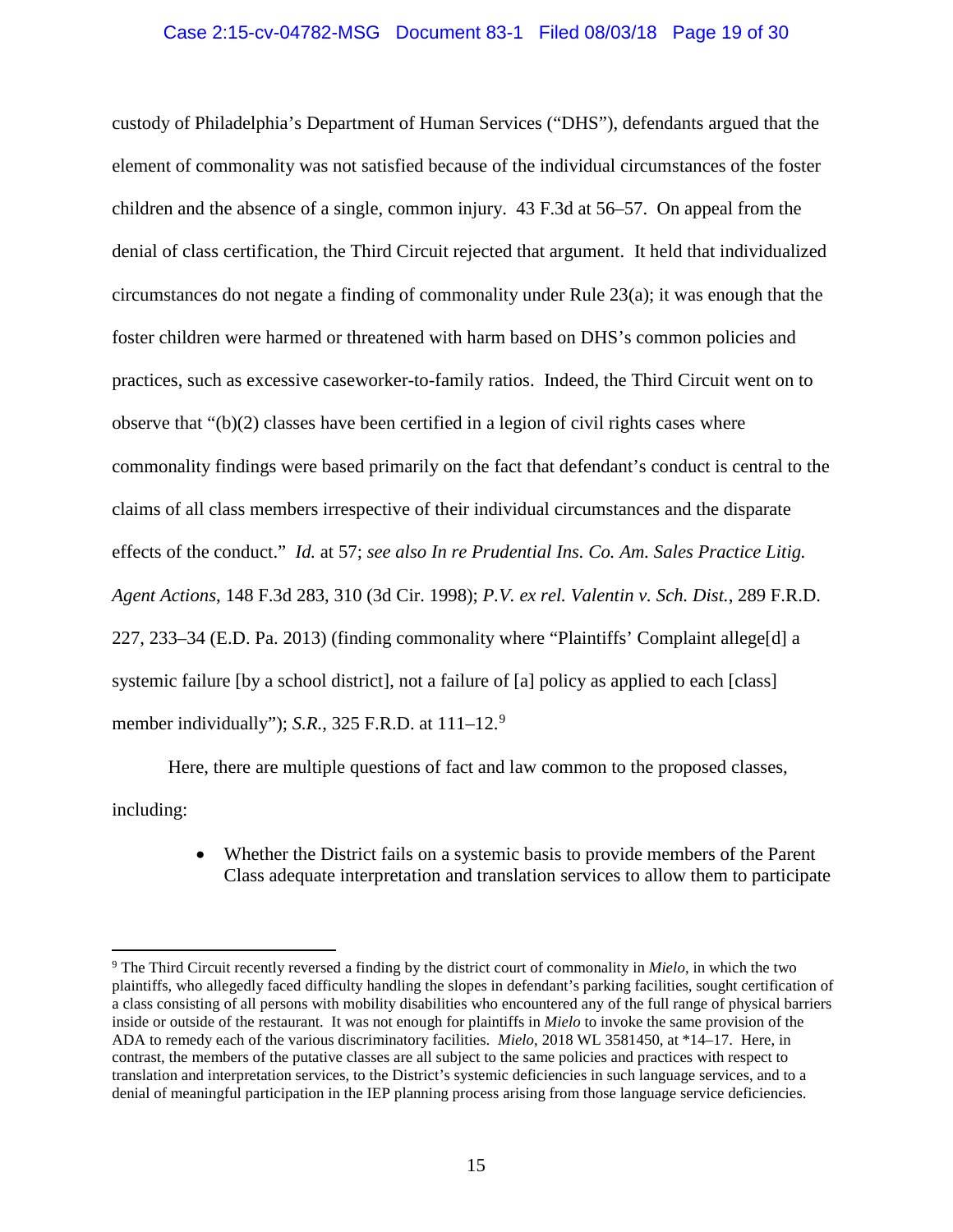meaningfully in the special education planning process for their children;<sup>[10](#page-19-0)</sup>

- Whether the current policies, procedures, and practices of the District governing the translation of various special education process documents, and provision of interpretation services (including when and how interpretation and translations services are requested by parents/guardians, and what criteria the District relies on to determine whether or not to translate these documents) are sufficient to ensure meaningful participation in the special education process;<sup>[11](#page-19-1)</sup>
- Whether the District fails to comply with its policies and procedures with respect to the translation or interpretation of IEP process documents; $^{12}$  $^{12}$  $^{12}$
- Whether the District fails to effectively notify parents of their right to request translation and/or interpretation of IEP process documents; $^{13}$  $^{13}$  $^{13}$

<span id="page-19-3"></span><span id="page-19-2"></span><sup>13</sup> *See, e.g.*, Ex. 9 at 91:18–93:3 (discussing policies and procedures regarding notifying parents of their right to request translations of IEP documents and the tracking of those requests); *id.* at 106:1–112:16, 114:19–115:17 (discussing the new one page procedural safeguards document now provided to parents); Ex. 11 at 31:6–33:14 (discussing his lack of knowledge with regard to the tracking of requests for translations); Ex. 10 at 80:1–19 (testifying that schools and community-based organizations should communicate the availability of interpreters); Ex. 7 at 296:5–18 (discussing the new procedural safeguards document now provided to parents to notify them of their rights); Deposition of Marie Capitolo at 209:13–20, attached hereto as Exhibit 13 ("Q. Is it the practice of the district to tell parents with respect to IEPs or evaluations that the translation[s] of those documents is available?

<span id="page-19-1"></span><span id="page-19-0"></span><sup>&</sup>lt;sup>10</sup> *See, e.g.*, Deposition of Ludy Soderman at 169:6–170:7, attached hereto as Exhibit 10 (testifying that only headings and "no individual information" of IEPs is translated and that she does not believe such translation is "sufficient for a parent to understand and participate"); *id.* at 191:16–22 (testifying that she is unaware of "any kind of evaluation of whether [LEP] parents of students with disabilities are receiving the interpretation and translation services that they need to participate in the special education process"); Ex. 7 at 94:2–15 ("[T]he documents that are produced, the standard information is translated into that language, because IEP's are individualized and . . . the student-specific information is not translated."); Ex. 8 at 51:10–14 (testifying that she was not aware of a situation "where a parent's right to meaningful participation would be fulfilled even [though] they were denied access to [a] written IEP"); Declaration of Anna Perng  $\P$  17–29, attached hereto as Exhibit 19 (describing her experiences with the District's inadequate translation and interpretation service); Declaration of Bonita McCabe ¶¶ 10–19, attached hereto as Exhibit 20 ("The District's practice of failing to provide quality interpretation services denies LEP parents the ability to engage in the special education process and the educational process of their children."). <sup>11</sup> *See, e.g.*, Deposition of Christopher Marino at 33:21–34:11, attached hereto as Exhibit 11 (testifying that he is unsure whether there are policies for tracking whether required translations are completed); Ex. 10 at 51:3–23 (testifying BCAs duties and assignments are decided by their principals); *id.* at 75:5–9 (testifying that there are no "written policies or standards, regarding making decisions as to who will be assigned to a particular interpretation request"); Ex. 7 at 110:13–112:13, 114:20–116:21 (discussing the new written policy regarding interpretations and translations of documents); *id.* at 160:13–22 (testifying that if a parent has not used interpretation services, the response to that LEP parent's request for translation "depends on . . . the parent, and the IEP process so far"); Ex. 8 at 103:3–18 (testifying that the protocol for determining if an IEP process document should be translated has not substantively changed but simply recently become more formalized); Ex. 20 ¶¶ 20–26 (affirming that the District routinely fails to translate documents for non-English speaking parents despite knowing their status as LEP). <sup>12</sup> *See, e.g.*, Ex. 11 at 89:7–17 (testifying that he was unaware how OSS fulfilled its role in ensuring that translations of IEP documents were completed); Ex. 7 at 140:11–141:22 (testifying that she did not know whether BCAs receive copies of necessary IEP documents in accordance with the District's written policy); Deposition of Youana Bustamante at 113:12–21, 117:18–24, 126:15–22, 133:13–20, attached hereto as Exhibit 12 (testifying that LEP parents routinely do not receive evaluations, IEPs, or NOREPs translated into their native language prior to IEP meetings, if at all); Ex. 20 ¶¶ 20–26 (affirming that the District routinely fails to translate documents for non-English speaking parents despite knowing their status as LEP); Ex. 19  $\degree$  28 (stating that she is not aware of any new District policy being implemented); *see also* Footnote 13 *infra*.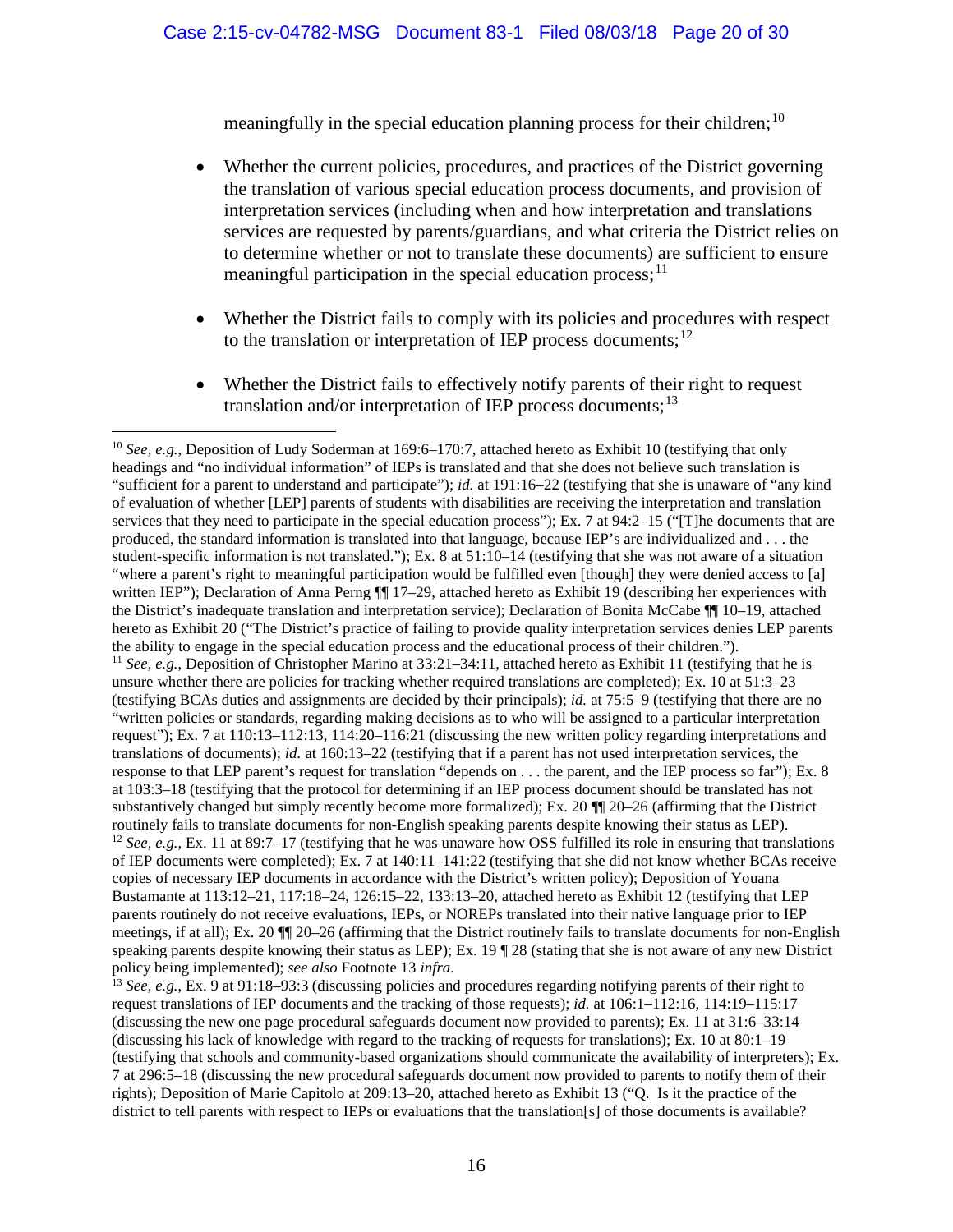- Whether there are a sufficient number of qualified and trained interpreters available to provide effective language services to members of the Parent Class at IEP meetings;  $14$  and
- Whether the policies, procedures, and practices of the District with respect to language services (translations and interpretations) provided to members of the Parent Class and Student Class violates the IDEA, ADA, Section 504, the EEOA, Title VI, and provisions of Chapter 14, Chapter 15, and Chapter 4 of the Pennsylvania School Code.

Significantly, Ms. Lin and Ms. Perez are not seeking individualized damages or remedies

of any kind based on the particular placement of their children within the District or the absence

or duration of any individualized special education service. Rather, the Parent Plaintiffs seek

injunctive relief requiring systemic changes to the District's provision of language services,

<span id="page-20-0"></span> <sup>[</sup>Objection omitted.] A. We wait for the parent to request the documents in translated form."); Deposition of Donna L. Sharer at 102:8–12, attached hereto as Exhibit 14 (testifying that she was not aware of "any policies or procedures that informed parents of their rights to either translation services, or interpretation services, or both"); Ex. 20 ¶¶ 20– 21 ("Parents are not informed of any right to ask for translated documents and therefore they do not request translated documents."); Ex. 12 at 113:22–115:6 (testifying that LEP parents are generally not made aware of their right to receive translation and interpretation services from the District); Ex. 19 ¶¶ 7–12, 26, 28 (discussing the District's lack of communication to LEP parents and their resulting lack of awareness of services for their children). <sup>14</sup> *See, e.g.*, Ex. 9 at 125:19–23, 126:21–127:10, 127:21–131:7 (discussing her lack of knowledge with regard to the adequacy and tracking the usage of Language Line services, the number of BCAs attending IEP meetings and their training and the quality of interpretations provided); Ex. 11 at 65:24–66:23 (confirming the lack of "contracts for the provision of interpretation services for LEP parents of students with disabilities); Ex. 10 at 54:10–13; 56:24–57:4 (testifying that in 2011 the District employed 102 BCAs, but this number was reduced to 57 by 2013); 64:18–65:2 (testifying that she does not know the background of Language Line interpreters); *id.* at 118:11–20 ("If all the BCAs are deployed, and someone asks for an IEP, we ask can it be moved."); *id.* at 142:4–18, 149:14–150:15 (discussing documents recording that an interpreter was not available for IEP meetings); Ex. 7 at 47:9–48:1 (testifying that "bilingual teachers, principals and staff" were used "in IEP meetings" on an "as needed" basis but they would not receive any interpretation training from the Office of Specialized Services); *id.* at 122:1–10 (testifying that she was unaware of the percentage of IEP meetings that were staffed with BCAs versus Language Line interpreters); Ex. 12 at 121:1–3, 126:23–128:3, 132:4–18 (testifying that BCAs routinely do not fully translate IEPs, that BCAs are often ineffective because they are not trained in special education, and that the District will often use school staff with no interpretation training as translators during meetings with LEP parents); *see also* Expert Report of Nelson L. Flores, Ph.D., dated April 13, 2018 at 13, attached hereto as Exhibit 15 (addressing the need for highly qualified interpreters with training in special education); Rebuttal Expert Report of Nelson L. Flores Ph.D., dated June 1, 2018 at 5, attached hereto as Exhibit 16 (raising questions about the use of Language Line); Ex. 20 ¶¶ 8–10 ("In my experience, the School District of Philadelphia uses interpreters who are untrained regarding special education terminology and, as a result, these interpreters do not fully understand the terms they are asked to interpret. As such, they are unable to fully and accurately convey those terms to LEP parents. This includes Bilingual Counseling Assistants ('BCAs'), language line interpreters, as well as school staff who are also utilized as interpreters for special education meetings."); Ex. 19  $\P$  18 ("The District doesn't consistently ensure high quality interpretation at IEP meetings.").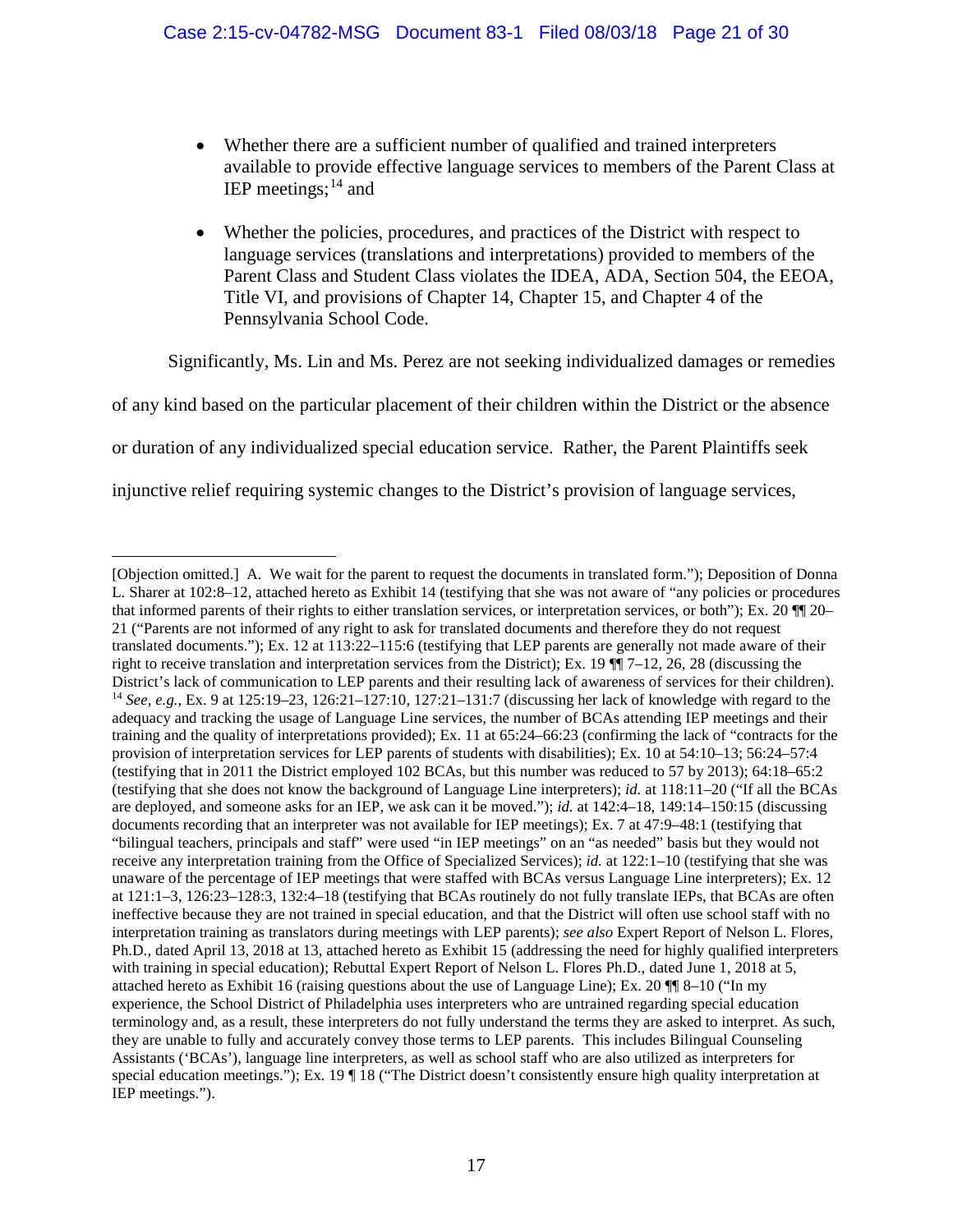#### Case 2:15-cv-04782-MSG Document 83-1 Filed 08/03/18 Page 22 of 30

which will enable Ms. Lin, Ms. Perez and the other members of the putative Parent Class to participate meaningfully in the development of their children's respective IEP plans.

Plaintiffs anticipate that the District will argue that, since the commencement of this action, it has adopted new protocols that address all of the prior deficiencies in language services for LEP parents. That possible argument does not, however, defeat the element of commonality. First, the District's own witnesses have described the new protocols as simply memorializing prior policies and practices. *See, e.g.*, Ex. 7 at 130:5–6 ("It was the same practice. Now, it is put in writing. That's the difference."); Ex. 8 at 103:3–18 (testifying that the protocols have not substantively changed but have simply become more formalized). <sup>[15](#page-21-0)</sup> Second, the new protocols do not secure the right of LEP parents to receive translated versions of IEP documents, even when requested by them; instead, the District has continued to reserve for itself the discretion based on subjective criteria to deny a parent's translation request. *See, e.g.*, Ex. 13 at 146:7– 151:13; *see also* Sept. 27, 2017 Ltr. with enclosure from M. Obod to P. Saint-Antoine, attached hereto as Exhibit 17; Dec. 4, 2017 Email with attachment from D. Goebel to P. Saint-Antoine, attached hereto as Exhibit 18.

As a practical matter, there continue to be few translations of IEP process documents, *see*  Ex. 6 at 2, and untrained and unqualified school staff continue to be relied upon to provide interpretation services.<sup>16</sup> The Declarations of Anna Perng and Bonita McCabe consistently

<span id="page-21-0"></span> <sup>15</sup> There is a real question whether District personnel are uniformly implementing the new protocols. *See, e.g.,* Ex. 14 at 111:3–17 (testifying that as the Curriculum Specialist in the Office of Multilingual Curriculum and Programs, she was not familiar with a "quick reference guide [for] translation and interpretation services"); *see also* Ex. 19 ¶ 28 ("I am not aware of a new policy regarding the interpretation and translation services. If a new policy exists, it is not being implemented to my knowledge."); *see generally* Ex. 20 (describing practices inconsistent with the protocols).

<span id="page-21-1"></span><sup>&</sup>lt;sup>16</sup> See Ex. 7 at 47:9–48:1 (testifying that "bilingual teachers, principals and staff" were used "in IEP meetings" on an "as needed" basis); *see also* Ex. 10 at 40:18–41:9 (decisions whether use an in-person interpreter or Language Line are left to individuals and not tracked in any way); *id.* at 51:21–23 ("I have an idea of what BCA [sic] should do, but schools will also determine how they are going to be used."); *id.* at 64:18–65:2 (testifying that she does not know the background of Language Line interpreters); *id.* at 105:18–22 (no protocols "in place with regard to how BCAs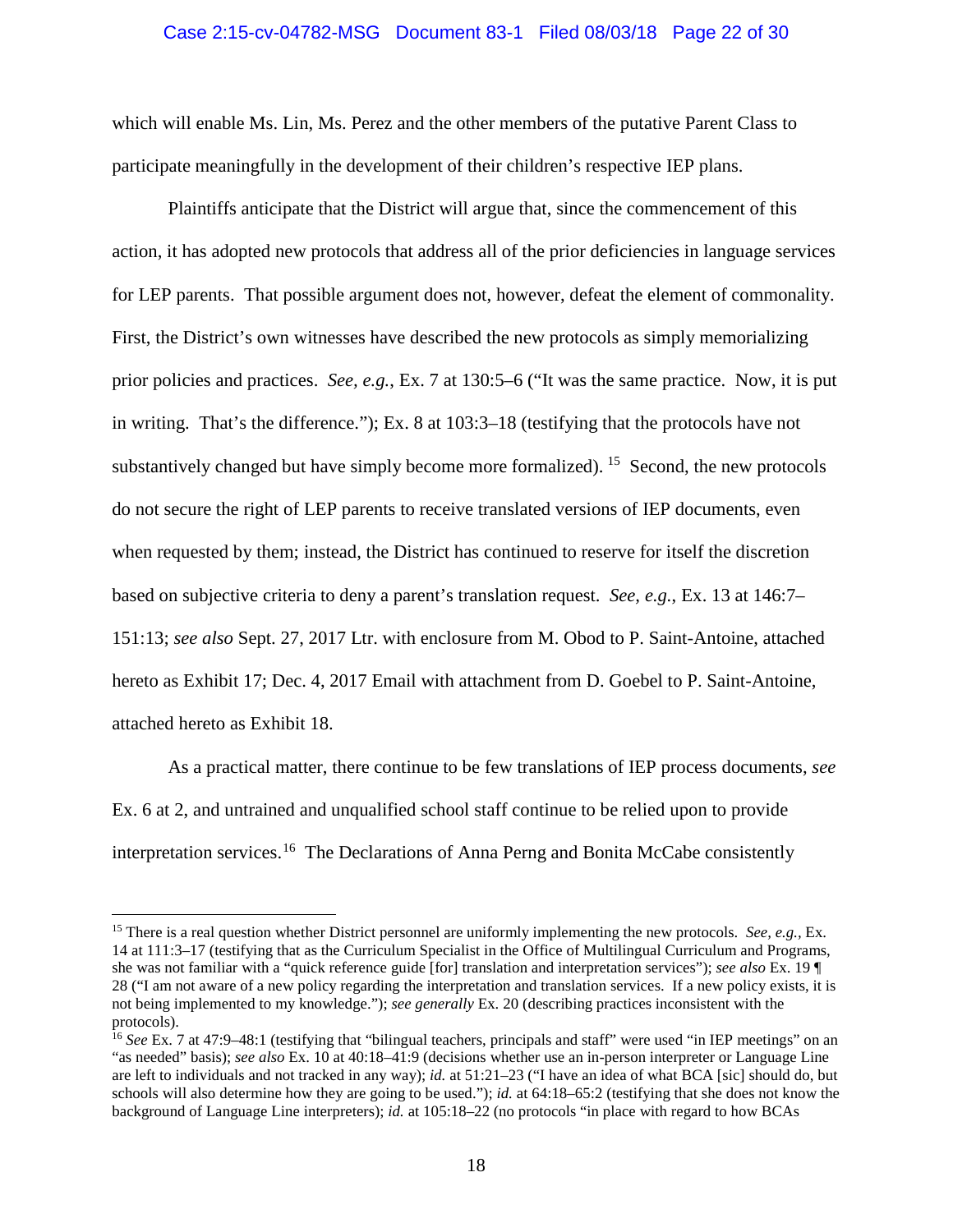#### Case 2:15-cv-04782-MSG Document 83-1 Filed 08/03/18 Page 23 of 30

reflect that LEP parents have not been given notice of the availability of translated documents or of intensive interpretation services by BCAs of IEP documents prior to meetings as called for by the protocols and have been and continue to be deprived of translated proposed IEP process documents and quality interpretation services, thus denying them meaningful parent participation in the special education process. Ex. 19  $\P$  17–31; Ex. 20  $\P$  20–26.

At best, the impact of the new protocols on the provision of language services is a disputed issue of fact that is common to the claims of the putative class members.

#### <span id="page-22-1"></span>**3. Typicality**

Third, Federal Rule of Civil Procedure 23(a)(3) requires that the claims and defenses of the named plaintiffs to be "typical of the claims or defenses of the class." Fed. R. Civ. P. 23(a)(3).Like commonality, this requirement also "serve[s] as [a] guidepost[] for determining whether under the particular circumstances maintenance of a class action is economical and whether the named plaintiff's claim and the class claims are so interrelated that the interests of the class members will be fairly and adequately protected in their absence." *Montgomery County, Pa. ex rel. Becker v. MERSCORP, Inc.*, 298 F.R.D. 202, 211 (E.D. Pa. 2014) (citations omitted). The "independent legal significance" of the typicality inquiry "derives . . . from its ability to 'screen out class actions in which the legal or factual position of the representatives is markedly different from that of other members of the class even though common issues of law or fact are present.'" *Blandina v. Midland Funding, LLC*, 303 F.R.D. 245, 251 (E.D. Pa. 2014) (citations omitted). In particular, "[t]he Third Circuit has offered 'three distinct, though related, concerns' to consider in assessing typicality: '(1) the claims of the class representative must be

<span id="page-22-0"></span>provide interpretation services in the special education context"); Ex. 16 at 10 (describing need for translated versions of IEP documents with technical language).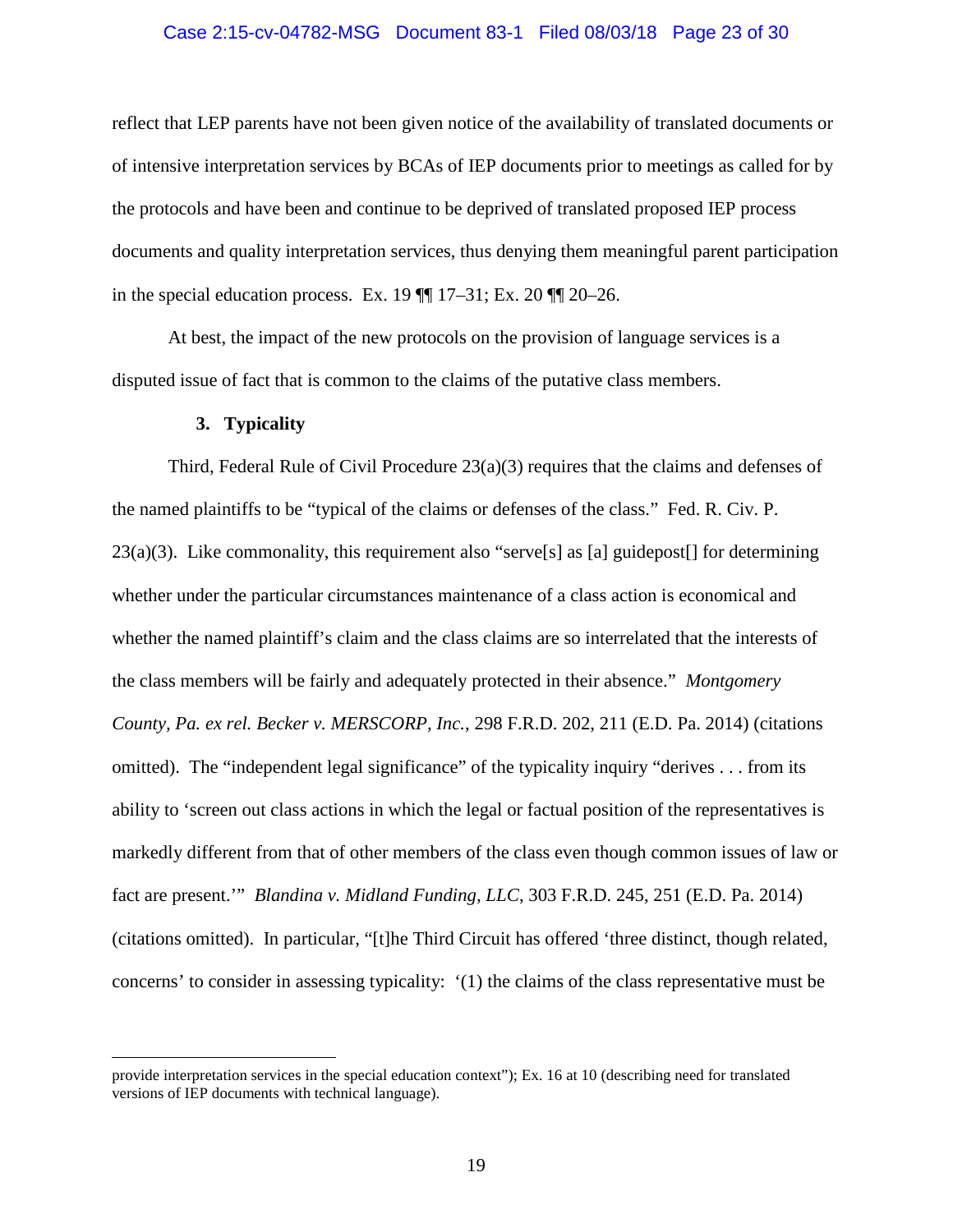#### Case 2:15-cv-04782-MSG Document 83-1 Filed 08/03/18 Page 24 of 30

generally the same as those of the class in terms of both (a) the legal theory advanced and (b) the factual circumstances underlying that theory; (2) the class representative must not be subject to a defense that is both inapplicable to many members of the class and likely to become a major focus of the litigation; and (3) the interests and incentives of the representative must be sufficiently aligned with those of the class.'" *S.R.*, 325 F.R.D. at 110 (quoting *In re Schering Plough Co. ERISA Litig.*, 589 F.3d 585, 599 (3d Cir. 2009)).

<span id="page-23-2"></span><span id="page-23-1"></span>Furthermore, factual circumstances experienced by the named Plaintiffs and the rest of the class do not need to be identical, and "'[e]ven relatively pronounced factual differences will generally not preclude a finding of typicality where there is a strong similarity of legal theories' or where the claim arises from the same practice or course of conduct." *In re Prudential Ins. Co. Am. Sales Practice Litig. Agent Actions*, 148 F.3d at 311 (citation omitted); *see also Baby Neal*, 43 F.3d at 63 ("[A] claim framed as a violative practice can support a class action embracing a variety of injuries so long as those injuries can all be linked to the practice."); *C.G. v. Pennsylvania Dep't of Educ.*, No. 1:06-cv-1523, 2009 WL 3182599, at \*6–7 (M.D. Pa. Sept. 29, 2009) (holding that typicality requirement was satisfied in case challenging special-education funding and finding that "to the extent only some or not all students are denied" the education due to them "under the various statutes," that "is a commentary on the merits of the claim, rather than on whether the claims Plaintiffs assert are typical of those experienced by the entire class").

Here, Plaintiffs' claims that they were denied meaningful participation in the IEP process are typical of those of the putative class members. For example:

> <span id="page-23-0"></span>• Ms. Lin and Ms. Perez are both LEP parents of children with disabilities in special education programs in the District;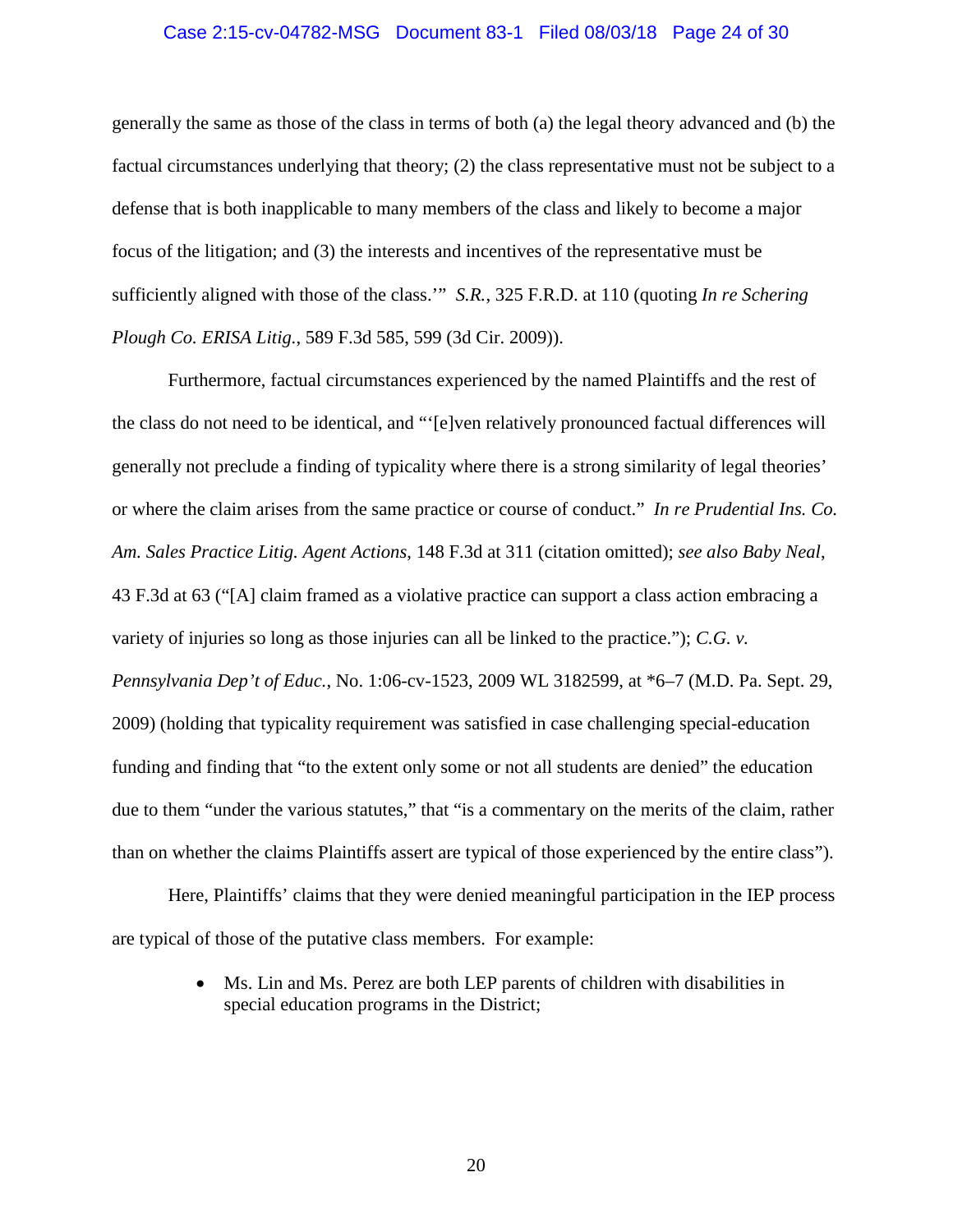- Ms. Lin and Ms. Perez both requested to receive fully translated IEPs prior to IEP meetings but did not receive them before attending IEP meetings or during such meetings;<sup>[17](#page-24-0)</sup>
- Ms. Lin and Ms. Perez both attended meetings with the District in which the interpreter who was used was not effective or was unqualified or untrained:  $18$
- Ms. Perez was never told by the District that she needed to submit written requests for translation, and, as a result of not receiving fully translated documents, she was unaware of services that could have helped her children;<sup>[19](#page-24-2)</sup> and
- Ms. Lin was initially denied translated documents, and was subsequently told by the District that she was not entitled to translated draft documents to assist her at IEP meetings but was only receiving "final" documents as a result of a Mediation Agreement.<sup>[20](#page-24-3)</sup>

Plaintiffs and the other putative Class members would benefit from improved language services,

including receiving translated draft IEPs, thus aligning their interests and exhibiting that the

Plaintiffs will advance the interests of the classes.<sup>[21](#page-24-4)</sup> Finally, none of the Plaintiffs is subject to a

unique defense that is likely to become a major focus of the litigation.<sup>[22](#page-24-5)</sup>

<span id="page-24-0"></span> <sup>17</sup> *See, e.g.*, Ex. 4 at 190:5–13; Ex. 3 at 12:21–13:8 ("Almost every time I go to the IEPs I ask for translation because they are in English."); *id.* at 72:3–73:7 (describing an IEP for D.R. for which she requested but did not receive a full translation and was told the partial translation "was the best [the District] could have translated").

<span id="page-24-1"></span><sup>18</sup> *See, e.g.*, Ex. 4 at 171:5–172:4, 181:10–18; Ex. 3 at 59:15–60:2 (describing J.R.'s last IEP meeting in which a Spanish teacher acted as the interpreter); *id.* at 108:1–109:4 (describing an IEP meeting for D.R. in which a principal acted as an interpreter and only provided the "gist" of what was said).

<span id="page-24-2"></span><sup>19</sup> *See, e.g.*, Ex. 3 at 45:14–18; *id.* at 102:1–21 (testifying that she was unaware of what D.R.'s IEP said regarding summer school but that she believes D.R. would have benefitted from summer services).

<span id="page-24-3"></span><sup>20</sup> *See* Ex. 4 at 190:5–13; *see also* Ex. 15 at 16 (addressing need for translations of draft IEPs).

<span id="page-24-5"></span><span id="page-24-4"></span><sup>21</sup> *See, e.g.*, Ex. 3 at 46:18–49:5 (testifying as to the benefits fully translated documents would provide); *id.* at 47:10– 48:7 ("[T]here were several parents like me who don't get the documents in Spanish. . . . At Philadelphia HUNE there were several parents with the same problem, we talked about it there. When we asked documents to be translated into Spanish, mostly what they translate is only the headings, the titles to Spanish, and the summary comes in English nonetheless. I don't think that's a translation into Spanish. To me, to translate it to Spanish is that everything is in Spanish. . . . [T]here were two or three parents there . . . we were talking about how important it would be to have the documents translated."); *id.* at 103:3–12 (testifying that she "could be a more effective advocate" for her children if she had translated IEP documents before IEP meetings); *see also* Ex. 15 at 13 (observing that parents consistently identify the pressing need for language services as part of IEP meetings); *see generally* Ex. 19 (describing circumstances she has observed between the District and LEP parents in which those parents experienced difficulties due to the District's inadequate translation and interpretation services).  $^{22}$ There is evidence in the discovery record that the District favors LEP parents who are represented by counsel when deciding whether to provide translations of IEP documents. *See, e.g.,* Ex. 7 at 259:8–12, 260:21–261:5, 278:23– 279:4, 284:5–12, 290:2–8. However, no such favorable treatment nor any of the individual commitments made by the District to the Plaintiffs have mooted the claims of the Plaintiffs. Moreover, even if the District's favorable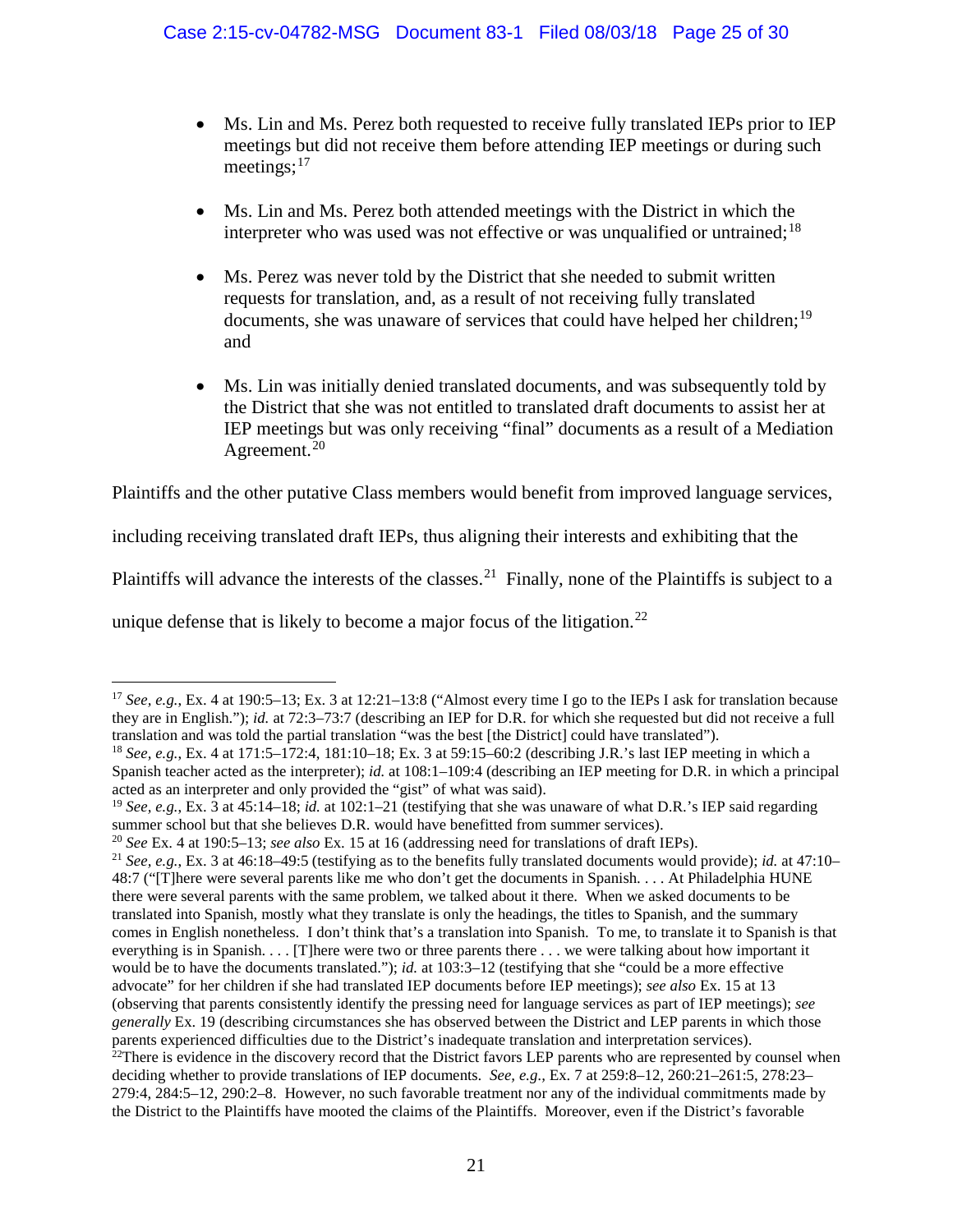## **4. Adequacy**

Finally, "Rule 23(a)(4) requires that plaintiffs must 'fairly and adequately protect the interests of the class.'" *S.R.*, 325 F.R.D. at 111 (quoting Fed. R. Civ. P. 23(a)(4)). "Adequate representation depends on two factors: (a) the plaintiff's attorney must be qualified, experienced, and generally able to conduct the proposed litigation, and (b) the plaintiff must not have interests antagonistic to those of the class." *S.R.*, 325 F.R.D. at 111 (citation omitted); *see also Baby Neal*, 43 F.3d at 55. "Defendants have the burden of establishing that the representative plaintiffs will not adequately represent the class." *Kerrigan v. Phila. Bd. of Election*, 248 F.R.D. 470, 477 (E.D. Pa. 2008).

<span id="page-25-1"></span>Here, Plaintiffs' interests are not antagonistic to those of the classes because they have been adversely impacted by the District's inadequate policies and practices related to language services for LEP parents who have children with disabilities, and they are all at risk of further failures in the District's provision of language services. As such, Plaintiffs would benefit from the declaratory and injunctive relief sought for themselves and the other members of the two classes, and none seek individual relief in this action. *See Kerrigan*, 248 F.R.D. at 477. Plaintiffs have also assisted counsel with this lawsuit and show a continued interest in prosecuting the case.

<span id="page-25-3"></span><span id="page-25-2"></span><span id="page-25-0"></span>treatment did at least temporarily address the language needs of the Plaintiffs, the law would still allow them to serve as class representatives – either under the "picking off" doctrine or the "capable of repetition, yet evading review" exception. *See, e.g.*, *Richardson v. Bledsoe*, 829 F.3d 273, 289–90 (3d Cir. 2016) (reaffirming the validity of the "picking off" exception to the mootness doctrine and holding that because the named plaintiff's "individual claims for injunctive relief were live at the time he filed [his] complaint, the subsequent mooting of these claims does not prevent [him] from continuing to seek class certification or from serving as the class representative"); *Jarzyna v. Home Props., L.P.*, 201 F. Supp. 3d 650, 658–59 (E.D. Pa. 2016) ("picking off" exception bars defendants from dodging class suits by mooting the claims of named plaintiffs before they have a fair opportunity to move for class certification"); *see also P.V. ex rel. Valentin v. Sch. Dist.*, No. 2:11-cv-04027, 2011 WL 5127850, at \*10 (E.D. Pa. Oct. 31, 2011) (finding that "[p]laintiffs' claims fall squarely within the special 'capable of repetition, yet evading review' category of mootness cases" because there was "a 'reasonable expectation' that the plaintiffs here will be subject to the same allegedly deficient [policy] year after year, and the challenged [p]olicy will evade review due to the short amount of time between placements (one year)").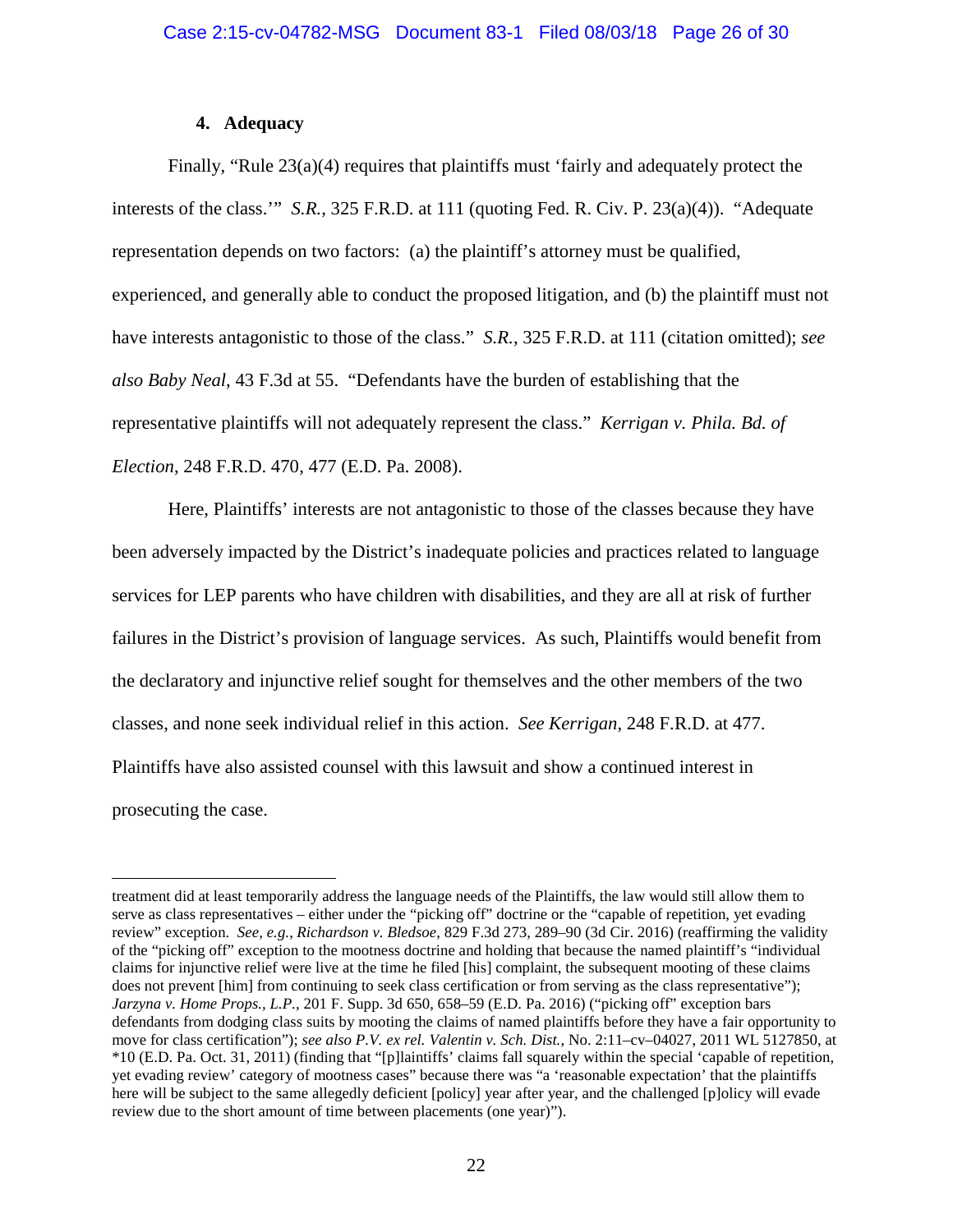#### Case 2:15-cv-04782-MSG Document 83-1 Filed 08/03/18 Page 27 of 30

When evaluating counsel, Federal Rule of Civil Procedure  $23(g)$  requires courts to consider "(i) the work counsel has done in identifying or investigating potential claims in the action; (ii) counsel's experience in handling class actions, other complex litigation, and the types of claims asserted in the action; (iii) counsel's knowledge of the applicable law; and (iv) the resources that counsel will commit to representing the class." Fed. R. Civ. P.  $23(g)(1)(A)$ . Here, class counsel is qualified, experienced and able to conduct the litigation.

All three legal organizations—The Public Interest Law Center ("PILCOP"), Education Law Center ("ELC"), and Drinker Biddle & Reath LLP ("Drinker Biddle")—have and will continue to zealously represent the classes' interests. Counsel has also devoted considerable resources to this case, including conducting the discovery phase of this litigation which lasted over one year. Furthermore, class counsel have significant experience litigating class actions as well as educational issues. For example, PILCOP has litigated numerous federal class actions in circumstances similar to this one and is a well-respected and experienced student advocate. ELC has extensive experience dealing with education issues, including in the class action context. And Drinker Biddle is nationally-recognized and one of Philadelphia's largest firms and has extensive experience litigating class actions, including for pro bono plaintiffs. *See, e.g.*, *Baby Neal*, 43 F.3d at 52.

#### **C. The Proposed Classes Meet the Requirements of Rule 23(b)(2)**

In addition to satisfying the requirements of Rule 23(a), a putative class must also comply with one of the parts of subsection (b). *Baby Neal*, 43 F.3d at 55–56. In this action, Plaintiffs move for certification pursuant to Rule  $23(b)(2)$ , which requires a showing that "the party" opposing the class has acted or refused to act on grounds that apply generally to the class, so that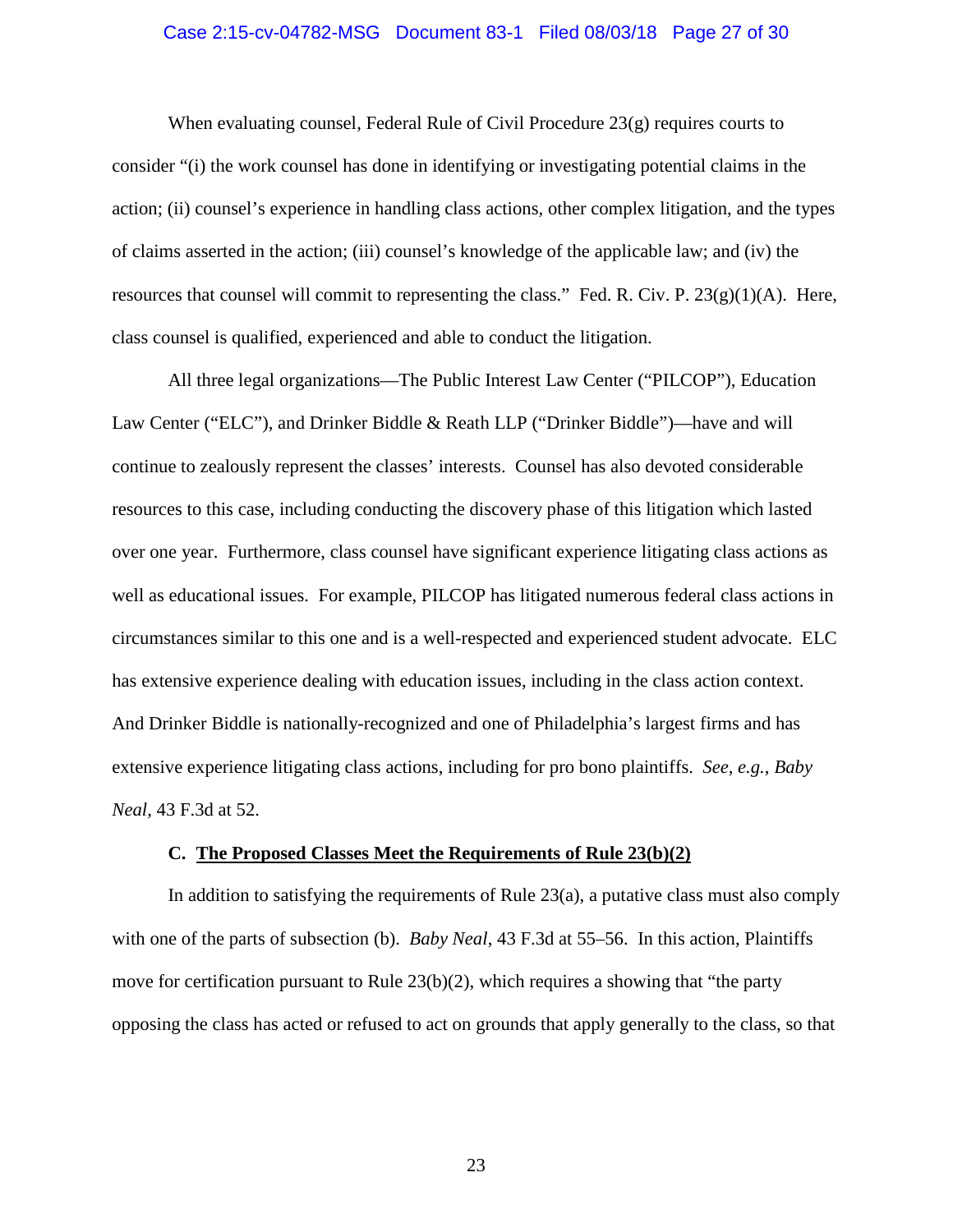#### <span id="page-27-0"></span>Case 2:15-cv-04782-MSG Document 83-1 Filed 08/03/18 Page 28 of 30

final injunctive relief or corresponding declaratory relief is appropriate respecting the class as a whole." Fed. R. Civ. P. 23(b)(2); *see also Amchem Prods., Inc.*, 521 U.S. at 614.

Here, as described above, the District has systematically failed to provide sufficient language services to permit LEP parents to participate meaningfully in the educational planning process and to ensure that their children receive a free and appropriate public education. In contrast to English-speaking parents, the members of the putative Parent Class are not routinely provided important IEP documents in a form that they can read, and the District has not hired a sufficient number of qualified interpreters to ensure that these same parents can participate orally in IEP meetings. In addition, the District has failed to adopt appropriate policies to ensure that LEP parents who request translations of IEP documents necessarily get them.

To remedy these systemic deficiencies, Plaintiffs seek on behalf of themselves and the two putative classes an order requiring the District to provide qualified interpreters at IEP meetings, to translate IEP plans and evaluations, and to develop and implement new Districtwide policies for language services, among other injunctive and declaratory relief. *See* First Am. Compl. ¶¶ 38–40. The systemic relief Plaintiffs are seeking with respect to language services for LEP parents and students with disabilities will benefit the putative classes as a whole. *Baby Neal*, 43 F.3d at 59 ("What is important is that the relief sought by the named plaintiffs should benefit the entire class."); *Hassine v. Jeffes*, 846 F.2d 169, 179 (3d Cir. 1988) ("[W]hen a suit seeks to define the relationship between the defendant(s) and the world at large, as in this case, (b)(2) certification is appropriate.") (internal citations omitted)).

<span id="page-27-1"></span>Class actions proceeding pursuant to Rule  $23(b)(2)$  are meant to remedy just these types of systemic violations in civil rights and other institutional reform cases. *Baby Neal*, 43 F.3d at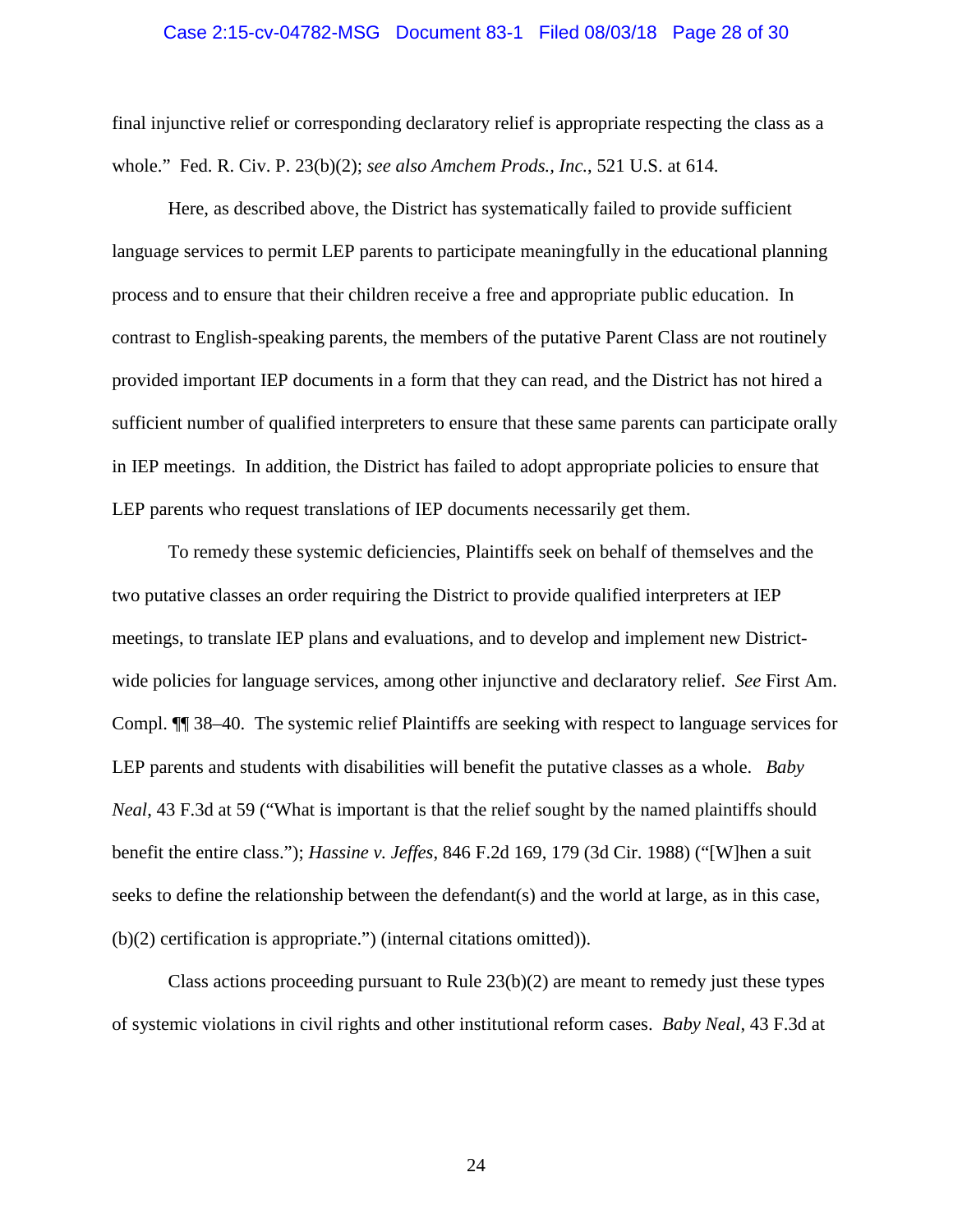58–59.[23](#page-28-5) As the Court noted in *Baby Neal*, Rule 23(b)(2) was "designed specifically for civil rights cases seeking broad declaratory or injunctive relief for a numerous and often unascertainable or amorphous class of persons." *Id.* (internal citations omitted). Indeed, since the *Baby Neal* decision, courts in this Circuit have certified Rule 23(b)(2) classes in a number of educational rights cases. $24$ 

# **V. CONCLUSION**

For the foregoing reasons, Plaintiffs respectfully request that this Court grant their

Motion for Class Certification, designate Plaintiffs as class representatives, and appoint

Plaintiffs' counsel as class counsel pursuant to Federal Rule of Civil Procedure  $23(g)$ .

Michael Churchill (I.D. No. 04661) Dan Urevick-Ackelsberg (I.D. No. 307758) PUBLIC INTEREST LAW CENTER 1709 Benjamin Franklin Parkway Second Floor Philadelphia, PA 19103 Telephone: (215) 627-7100 Facsimile: (215) 627-3183 mchurchill@pilcop.org dackelsberg@pilcop.org

Maura McInerney (I.D. No. 71468) EDUCATION LAW CENTER 1315 Walnut Street, 4th Floor Philadelphia, PA 19107 Telephone: 215-238-6970 mmcinerney@elc-pa.org

Dated: August 3, 2018 Respectfully submitted,

s/ Paul H. Saint-Antoine

Paul H. Saint-Antoine (I.D. No. 56224) Chanda A. Miller (I.D. No. 206491) Lucas B. Michelen (I.D. No. 318585) Victoria L. Andrews (I.D. No. 321143) DRINKER BIDDLE & REATH LLP One Logan Square, Suite 2000 Philadelphia, PA 19103-6996 Telephone: (215) 988-2700 Facsimile: (215) 988-2757 paul.saint-antoine@dbr.com chanda.miller@dbr.com lucas.michelen@dbr.com victoria.andrews@dbr.com

<span id="page-28-3"></span><span id="page-28-2"></span><span id="page-28-1"></span><span id="page-28-0"></span>*Attorneys for Plaintiffs*

<span id="page-28-5"></span><sup>&</sup>lt;sup>23</sup> Class certification pursuant to Rule  $23(b)(2)$  is particularly warranted here because, as noted above, the Hearing Officer ruled that he lacked the authority to order systemic relief in individual due process proceedings. *See* First Am. Compl., Exhibit C.

<span id="page-28-6"></span><span id="page-28-4"></span><sup>24</sup> *See, e.g., P.V. ex rel. Valentin*, 289 F.R.D. 227 (IDEA, Rehabilitation Act, ADA); *Chester Upland Sch. Dist.*, 2012 WL 1450415 (IDEA, Rehabilitation Act); *M.A. ex rel. E.S. v. Newark Pub. Sch.*, No. 01-3389, 2009 U.S. Dist. LEXIS 114660 (D.N.J. Dec. 7, 2009) (IDEA); *C.G.*, 2009 WL 3182599 (Rehabilitation Act); *Gaskin v. Pennsylvania*, No. 94-4048, 1995 WL 355346 (E.D. Pa. June 12, 1995) (IDEA).